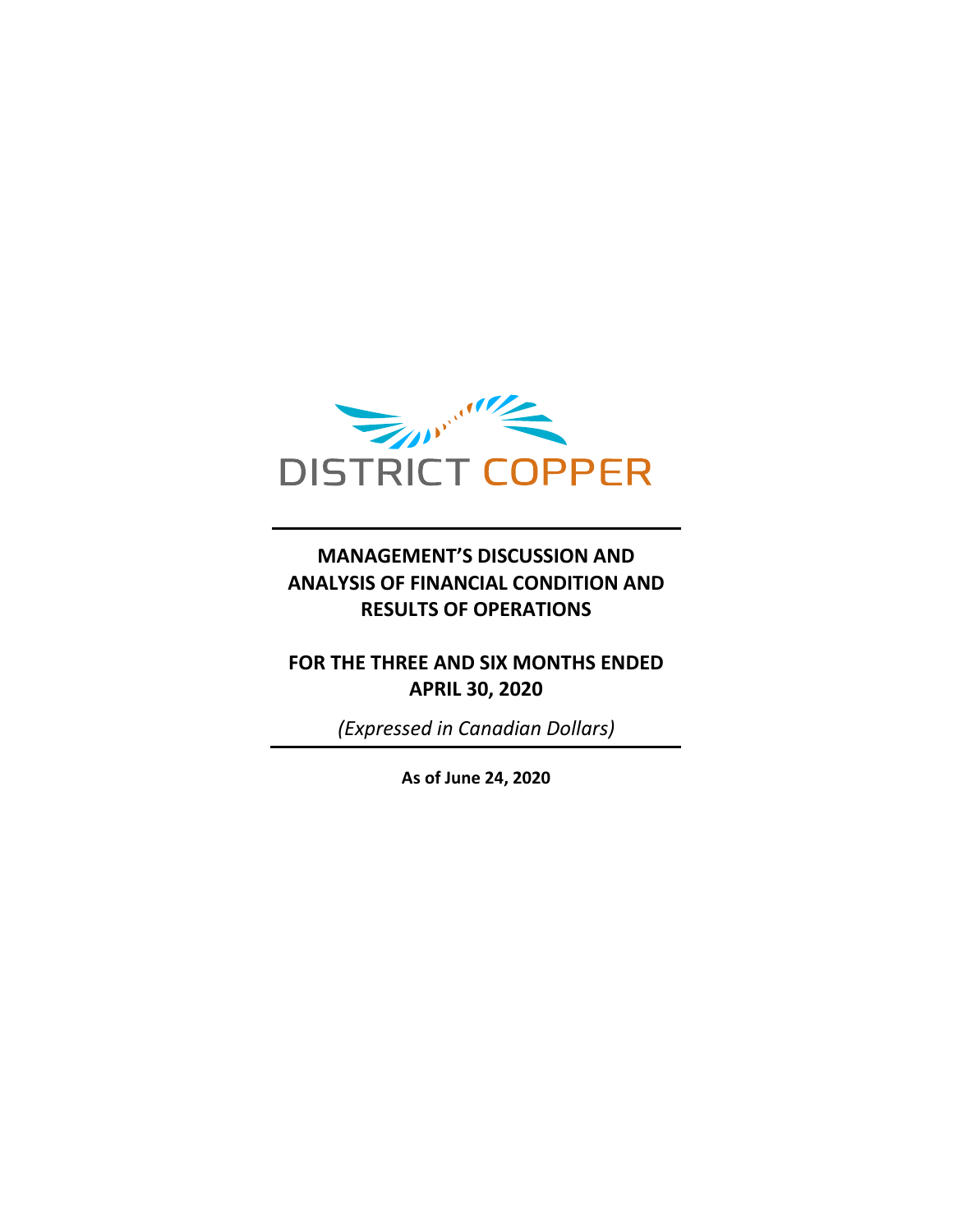### **CONTENTS**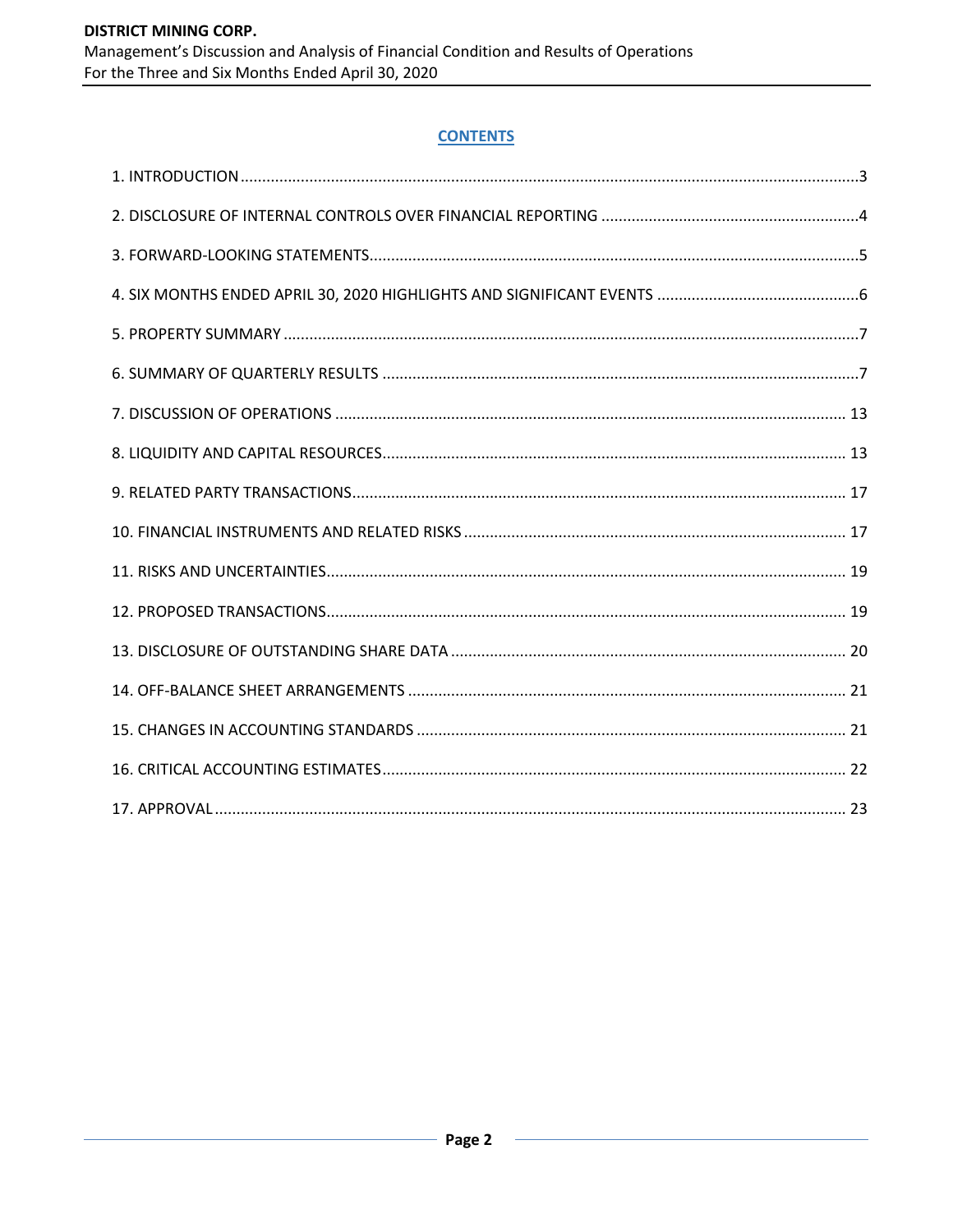## **1. INTRODUCTION**

This Management's Discussion and Analysis ("**MD&A**") of District Copper Corp., (referred to as "**District**", the "**Company**", "**us**" or "**our**") provides analysis of the Company's financial results for the three and six months ended April 30, 2020. The following information should be read in conjunction with the accompanying unaudited interim financial statements for the three and six months ended April 30, 2020, and the notes to those financial statements, prepared in accordance with IAS 34 under International Financial Reporting Standards ("**IFRS**"), as issued by the International Accounting Standards Board. Please also refer to the tables starting on page 13 of this MD&A which compares certain financial results for the three and six months ended April 30, 2020. Financial information contained herein is expressed in Canadian dollars, unless otherwise stated. All information in this MD&A is current as of June 24, 2020 unless otherwise indicated. Readers are cautioned that this MD&A contains "*forward-looking statements*" and that actual events may vary from management's expectations. This MD&A was reviewed, approved and authorized for issue by the Company's Audit Committee, on behalf of the Board of Directors, on June 24, 2020.

### **Description of Business**

District is a public company incorporated in British Columbia, under the "*Canadian Business Corporation Act*" and its common shares are listed on the TSX Venture Exchange (the "**TSX-V**"); under the trading symbol "**DCOP.V**". The Company maintains its head office at 142-1146 Pacific Blvd., Vancouver, British Columbia, Canada, V6Z 2X7.

The Company's principal business activity, until 2018, the Eaglehead copper project. The Company has since shifted it's focus away from the copper space towards the gold space, with the acquisition of the Stony Lake gold property on February 8, 2019. The company's transition from copper to gold is due to the current difficulty in raising funds in the market for early stage copper exploration projects.

On April 30, 2020 and June 24, 2020, the Company had (i) 136,941,618 common shares issued and outstanding; (ii) 9,502,942 share purchase warrants to acquire common shares outstanding and (iii) 175,000 options to acquire common shares outstanding.

| <b>Head Office</b>                                                                    | <b>Share Information</b>                                                                                                                       | <b>Investor Information</b>                                                                                                                                                            |
|---------------------------------------------------------------------------------------|------------------------------------------------------------------------------------------------------------------------------------------------|----------------------------------------------------------------------------------------------------------------------------------------------------------------------------------------|
| # 142 - 1146 Pacific Blvd.<br>Vancouver, BC V6Z 2X7<br>Canada<br>Tel: +1-604-620-7737 | Our common shares are listed for<br>trading on the TSX-V under the symbol<br>"DCOP. $V$ ".                                                     | Financial reports, news releases and<br>information<br>corporate<br>be<br>can<br>website<br>accessed<br>our<br>at<br>on<br>www.districtcoppercorp.com and on<br>SEDAR at www.sedar.com |
| <b>Registered Office</b>                                                              | <b>Transfer Agent and Registrar</b>                                                                                                            | <b>Contact Information</b>                                                                                                                                                             |
| # 217-179 Davie Street<br>Vancouver, BC V6Z 2Y1<br>Canada<br>Tel: +1-604-669-3233     | Computershare Investor Services Inc.<br>3 <sup>rd</sup><br>Burrard<br>510<br>Street<br>Floor.<br>Vancouver, BC V6C 3B9<br>Tel: +1-604-661-9400 | Investors: Jevin Werbes<br>Media requests and queries:<br>Tel: +1-604-620-7737<br>jwerbes@icloud.com                                                                                   |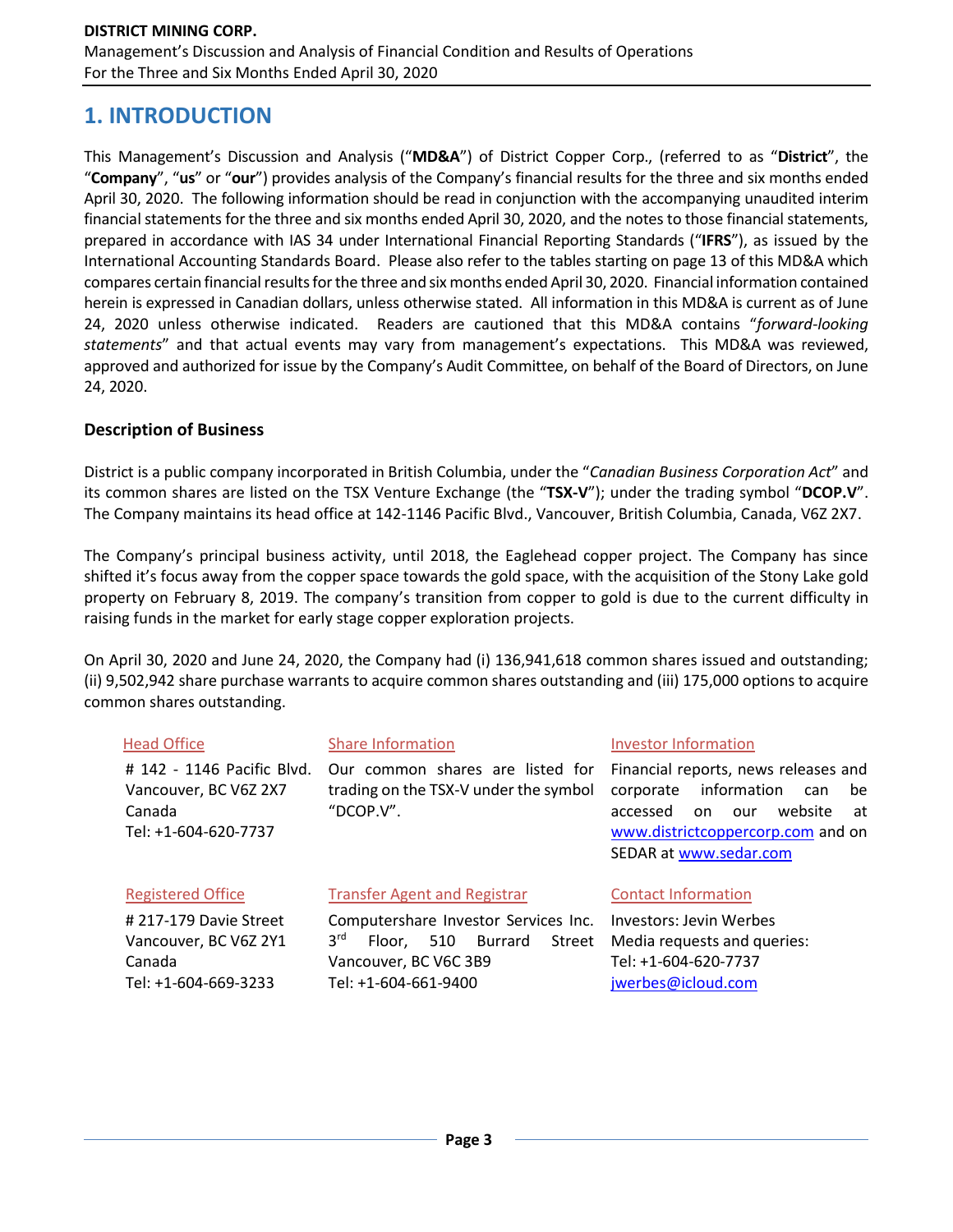As at the date of this MD&A, District Copper's directors and officers are as follows:

| <b>Directors</b>                                                                  | <b>Officers and Position</b>                                                                                                                                                |
|-----------------------------------------------------------------------------------|-----------------------------------------------------------------------------------------------------------------------------------------------------------------------------|
| Jevin Werbes<br>Chris Healey<br>Hrayr Agnerian                                    | Jevin Werbes, President and Chief Executive Officer<br>Braden Jensen, Chief Financial Officer and Interim Corporate<br>Secretary<br>Cam Grundstrom, Chief Operating Officer |
| <b>Audit Committee</b>                                                            | <b>Compensation Committee</b>                                                                                                                                               |
| Chris Healey (Audit Chairman)<br>Hrayr Agnerian<br>Jevin Werbes (Non-Independent) | Hrayr Agnerian (Comp. Chairman)<br>Jevin Werbes<br>Chris Healey                                                                                                             |

### **Qualified Person**

Mr. Chris Healey, P.Geo., Director of the Company, is the non-independent Qualified Person as defined under NI 43-101 *Standards of Disclosure for Mineral Projects* ("**NI 43-101**") who has reviewed and approved all technical and scientific disclosure contained in this MD&A regarding the Company's mineral properties.

### **2. DISCLOSURE OF INTERNAL CONTROLS OVER FINANCIAL REPORTING**

Management has established processes to provide them sufficient knowledge to support representations that they have exercised reasonable diligence that (i) the financial statements do not contain any untrue statement of material fact or omit to state a material fact required to be stated or that is necessary to make a statement not misleading in light of the circumstances under which it is made, as of the date of and the periods presented by the financial statements; and (ii) the financial statements fairly present in all material aspects the financial condition, results of operations and cash flows of the Company, as of and for the periods presented.

In contrast to the certificate required for non-venture issuers under National Instrument 52-109 Certificate of Disclosure in Issuers' Annual and Interim Filings ("**NI 52-109**"), this Venture Issuer Basic Certification does not include representations relating to the establishment and maintenance of disclosure controls and procedures ("**DC&P**") and internal control over financial reporting ("**ICFR**") as defined in NI 52-109. In particular, the certifying officers filing this certificate are not making any representations relating to the establishment and maintenance of:

- i) Controls and other procedures designed to provide reasonable assurance that information required to be disclosed by the issuer in its annual filings, interim filings or other reports filed or submitted under securities legislation is recorded, processed, summarized and reported within the time periods specified in securities legislations; and
- ii) A process to provide reasonable assurance regarding the reliability of financial reporting and the preparation of financial statements for external purposes in accordance with the issuer's IFRS.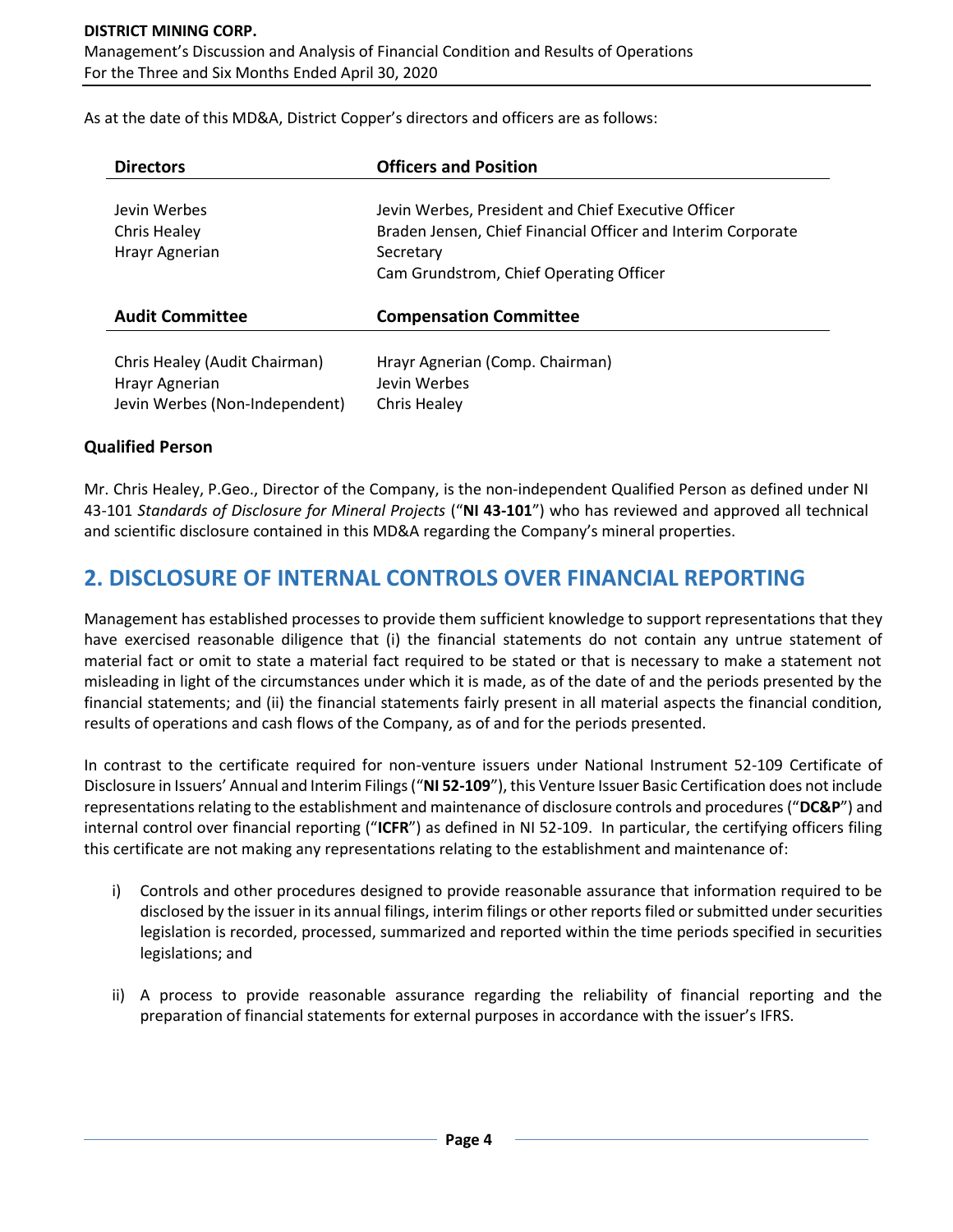The issuer's certifying officers are responsible for ensuring that processes are in place to provide them with enough knowledge to support the representations they are making in this certificate. Investors should be aware that inherent limitations on the ability of certifying officers of a venture issuer to design and implement on a costeffective basis DC&P and ICFR as defined in NI 52-109 may result in additional risks to the quality, reliability, transparency and timeliness of interim and annual filings and other reports provided under securities legislation.

# **3. FORWARD-LOOKING STATEMENTS**

Certain statements contained in this MD&A constitute "*forward-looking statements*" within the meaning of Canadian securities legislation. These forward-looking statements are made as of the date of this MD&A and the Company does not undertake to update any forward-looking statement that may be made from time to time by the Company or on its behalf, except in accordance with applicable laws.

Forward-looking statements relate to future events or future performance and reflect management's expectations or beliefs regarding future events and include, but are not limited to, statements with respect to the estimation of mineral reserves and resources, the realization of mineral resource and mineral reserve estimates, the timing and amount of estimated future production, costs of production, capital expenditures, success of mining operations, environmental risks, unanticipated reclamation expenses, title disputes or claims and limitations on insurance coverage.

Except for statements of historical fact relating to the Company, certain information contained herein constitutes forward-looking statements. The words "may", "will", "continue", "could", "should", "would", "suspect", "outlook", "believes", "plan", "anticipates", "estimate", "expects", "intends" and words and expressions of similar import are intended to identify forward-looking statements.

Forward-looking statements include, without limitation, information concerning possible or assumed future results of the Company's operations. These statements are not historical facts and only represent the Company's current beliefs as well as assumptions made by and information currently available to the Company concerning anticipated financial performance, business prospects, strategies, regulatory developments, development plans, exploration and development activities and commitments and future opportunities. Although management considers those assumptions to be reasonable based on information currently available to them, they may prove to be incorrect.

These statements are not guaranteeing of future performance and involve assumptions and risks and uncertainties that are difficult to predict. Therefore, actual results may differ materially from what is expressed, implied or forecasted in such forward-looking statements.

By their very nature, forward looking statements involve several known and unknown risks, uncertainties and other factors which may cause the actual results, performance, or achievements of the Company to be materially different from any future results, performance, or achievements expressed or implied by such forward-looking statements. Readers are cautioned not to place undue reliance on these forward-looking statements, and readers are advised to consider such forward-looking statements considering the risk factors set forth below and as further detailed in the "*Risks and Uncertainties*" section of this MD&A.

These risk factors include, but are not limited to, fluctuation in metal prices which are affected by numerous factors such as global supply and demand, inflation or deflation, global political and economic conditions; the Company's need for access to additional capital to explore and develop its projects; the risks inherent in the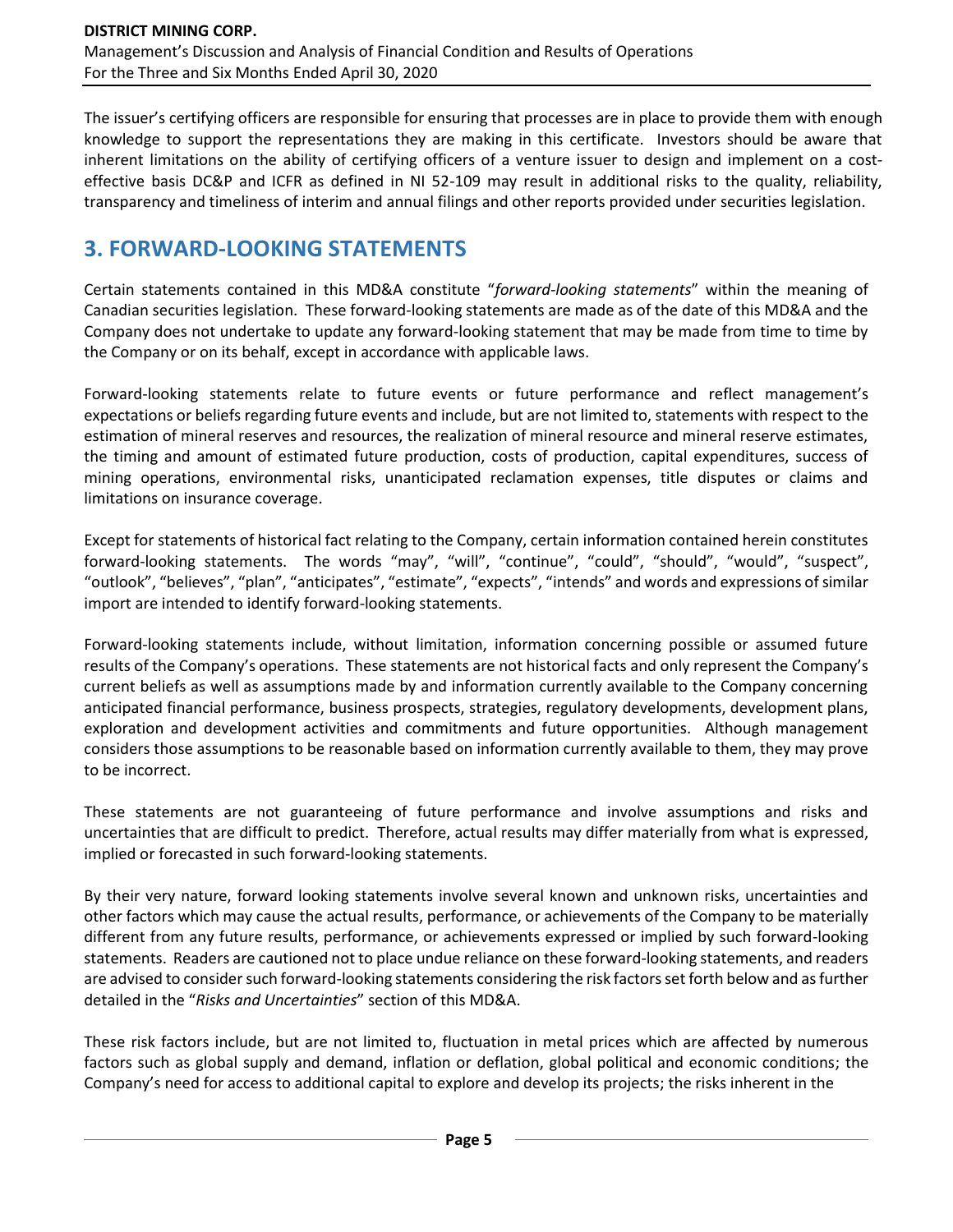exploration for and development of minerals including the risks of estimating the quantities and qualities of minerals, operating parameters and costs, receiving project permits and approvals, successful construction of mining and processing facilities, and uncertainty of ultimate profitability of mining operations, risks of litigation and other risks. The Company cautions that the foregoing list of factors that may affect future results is not exhaustive. When relying on any forward-looking statements in this MD&A to make decisions with respect to the Company, investors and others should carefully consider the risk factors set out in this MD&A and other uncertainties and potential events.

# **4. SIX MONTHS ENDED APRIL 30, 2020 HIGHLIGHTS AND SIGNIFICANT EVENTS**

- On December 5, 2019, District filed a National Instrument 43-101 Technical Report on the Eaglehead Property, which was prepared by Robert A. (Bob) Lane, M.Sc., P.Geo. of Moose Mountain Technical Services as the Qualified Person. The Report recommended a future exploration program on the Eaglehead claims, requiring expenditures of approximately \$1,500,000. He further concluded that there were no current mineral resources attributed to the Eaglehead Property.
- On December 5, 2019, at the request of the Investment Industry Regulatory Organization of Canada and the TSX Venture Exchange, the Company clarified certain disclosures that were news released on SEDAR titled "District Copper Corp. Reports on Eaglehead Property" regarding the filing of the updated October 21, 2019 National Instrument 43-101, Technical Report on the Eaglehead Property, prepared by Robert A. (Bob) Lane, M.Sc., P.Geo. of Moose Mountain Technical Services. Specifically, the news release quoted the author as stating inter alia, *"that the Eaglehead porphyry Cu-Mo-Au-Ag Project is a Tier 1 Property (as defined by the TSX Venture Exchange)."* **The Eaglehead property does not satisfy the definition of a Tier 1 property per TSX Venture Exchange policies as the property has no mineral resources and/or mineral reserves.** The clarifying news release was disseminated to retract all references to the Eaglehead porphyry Cu-Mo-Au-Ag Project being a Tier 1 Property. The Company filed on SEDAR a revised technical report reflecting this change on December 9, 2019.
- On January 16, 2020, District Copper announced compilation results of the 2019 field program and airborne geophysical survey completed on its Stony Lake gold project located in Central Newfoundland. The compilation suggests that the Cape Ray/Valentine Lake structural trend occurs in a 2-3 kms wide corridor along the western side of the project area. All areas of anomalous to low grade gold mineralization within this corridor show a positive correlation to three regional scale NE trending interpreted fault zones within the Cape Ray/Valentine Lake structural trend. The gold mineralization in the Peddles-Gaters-Twin Pond areas correlates with regional scale positive magnetic features, possibly faults or linear intrusive bodies. The airborne survey identified several potential targets in the central and southern portions of the property.
- On February 7, 2020, Elmer Stewart and Mike Smith resigned from the Board of Directors.
- On February 10, 2020, the Company entered into a property sales agreement with Northern Fox Copper Inc. ("**Northern Fox**"), a wholly owned subsidiary of Copper Fox Metals Inc., where District has agreed to sell to the Northern Fox all of its right, title and interest in and to 6 contiguous mineral claims covering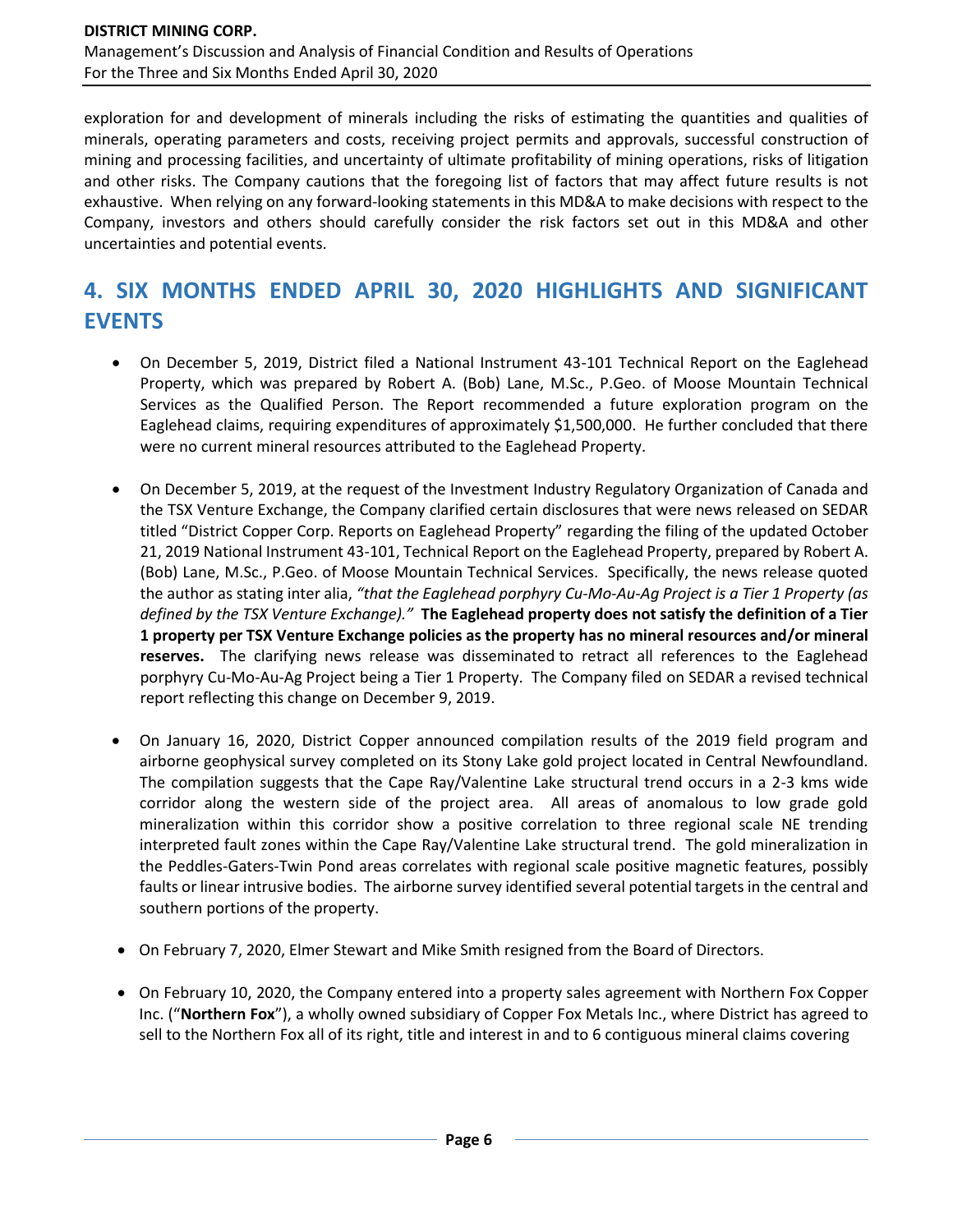approximately 15,956 hectares of lands located in the Liard Mining Division of northern British Columbia, historically referred to by District as the Eaglehead Property.

The sale is subject to the reservation a 0.5% net smelter return royalty for District on any future production. The consideration due and payable to District for the Eaglehead Property is the total sum of \$1,200,000, plus the assumption by Northern Fox of the reclamation bonds in the amount of \$212,000, which has been deposited by District with the Ministry of Mines and BMO.

Under the terms of the agreement, Northern Fox has paid a non-refundable deposit of \$50,000 upon signing the agreement. An additional \$150,000 will be paid upon the closing of the agreement and the balance of the purchase price in the amount of \$1,000,000 will be payable in three annual installments of \$340,000, \$330,000 and \$330,000, respectively, on each anniversary of the closing date.

The \$1,000,000 unpaid portion of the purchase price is guaranteed by Copper Fox and is to be secured by a general security agreement to be registered against the assets and undertaking of Northern Fox. The assets of Northern Fox include 33,283,264 common shares of District Copper. The disposition of the Eaglehead Property will by definition and under TSX Policies be considered a non-arm's length transaction as Northern Fox currently owns 24.40% of the issued and outstanding shares of District, and no longer has Board representation on District, as Elmer Stewart and Mike Smith, both directors for Copper Fox, resigned before the purchase agreement was signed.

On February 13, 2020, Copper Fox paid a non-refundable deposit of \$50,000 towards the purchase of the Eaglehead property.

Once the Company receives regulatory approval from the Minister of Mines, which is expected in Q4 2020, the deal will be finalized.

### *Subsequent to the Period Ended:*

• On May 21, 2020, the Company received conditional approval from the TSX:V with regards to the proposed sale of the Eaglehead Property. District Copper and Northern Fox have submitted the necessary documentation that is required by the Ministry of Mines in order to allow Northern Fox to deposit the replacement bonding amounts.

### **5. PROPERTY SUMMARY**

The COVID-19 pandemic has negatively affected the resource sector, leading to reduced levels of operations and significant delays in execution of exploration plans. To advance the positive results achieved in 2019 on the Stony Lake project, the Company entered into an asset sale agreement for its Eaglehead copper project. The proceeds were intended to fund further exploration on the Stony Lake project in 2020, in addition to general and administrative expenses. This transaction has been delayed due to restrictions imposed as a result of the COVID-19 pandemic.

On completion of the transaction, District plans to conduct field operations at Stony Lake once the current restrictions are lifted by the Province of Newfoundland. During Q2 2020, no field activities were completed. Travel restrictions and difficulties in contracting exploration service providers have delayed all planned activities.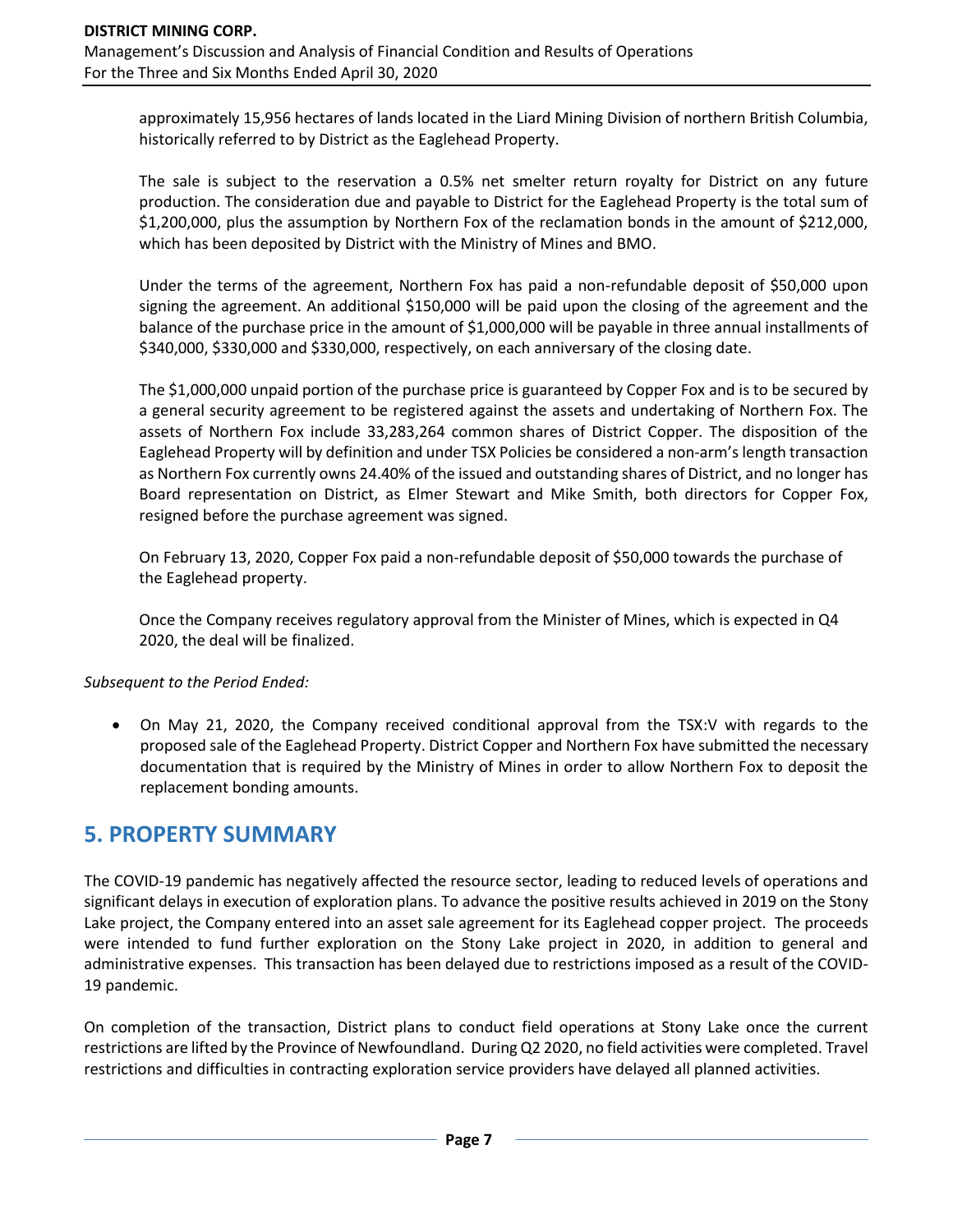### **COVID-19 Response Plan**

The Company has developed protocols from the rules and regulations outlined by the Province of Newfoundland and Labrador as well as following guidelines recommended by the Province of Ontario if the Company decides to conduct field operations on its Matachewan gold project.

### **Stony Lake Project**

In 2019, District acquired and focused all its exploration efforts on its 100% owned Stony Lake gold project (13,025ha) located on the Cape Ray/Valentine Lake (**"CRVL"**) structural trend in central Newfoundland. This structural trend is gaining considerable exploration interest subsequent to the discovery of several zones of highgrade gold mineralization, such as Sokoman Iron Corporation's ("**Sokoman**") Moosehead discovery, Antler Gold's Twilight zone and Marathon's Valentine Lake gold deposit. The work completed on the Stony Lake project suggests that the CRVL trend underlying the Stony Lake project has potential to host several different styles of gold mineralization including orogenic gold mineralization in the basement under the Botwood sediments and disseminated gold mineralization in structurally controlled zones within the Botwood sediments.

The Stony Lake project is subject to a 2.0% NSR if the price of gold is US \$2,000 per ounce or less and a 3% NSR if the price of gold is \$2,000 or greater per ounce.

The Stony Lake project covers approximately 27 km of strike length of the Cape Ray/Valentine Lake trend located between Sokoman's Moosehead discovery located approximately 3 kilometers to the northeast of the project boundary and the Twilight zone discovery to the southwest. Sokoman has reported a significant number of highgrade gold intersections from its Moosehead discovery including:

- Drill hole, MH-18-01, (see Sokoman news release dated July 24, 2017) returned 11.9 m of 44.96 g Au/t from 109.0 m to 120.9 m,
- Drill hole MH-18-08 intersected 1.05 m of 207.1 g Au/t from 8.50 to 9.55m and 2.28m of 42.36 g Au/t from 33.07 to 35.35m (see Sokoman news release dated August 28, 2018), and
- MH-19-62 intersected 33.59 g Au/t over a 4.80 m core length (see Sokoman news release dated April 24, 2019).

### **Historical Exploration Results**

The historical exploration activities and results on the property have been reported by District in previous news releases and summarized in a National Instrument 43-101 Technical Report entitled "Compilation of Historical Geological, Geochemical and Geophysical Exploration Work Carried out Over the Stony Lake Epithermal Gold Project, Grand Falls-Bishops Falls Area, Central Newfoundland" prepared by Larry Pilgrim, P. Geo as Qualified Person with an effective date of September 18, 2018.

#### 2019 Field Exploration Program

In 2019, a total of \$251,318 was spent on mapping, prospecting, sampling, analytical results and a property wide airborne magnetometer and radiometric survey to map bedrock lithologies, structural features and areas of structurally controlled potassic alteration. The airborne geophysical survey was completed in August 2019 and the final report on the results and interpretation of the airborne survey were received in late November. The results and interpretation of the airborne geophysical survey is currently under review.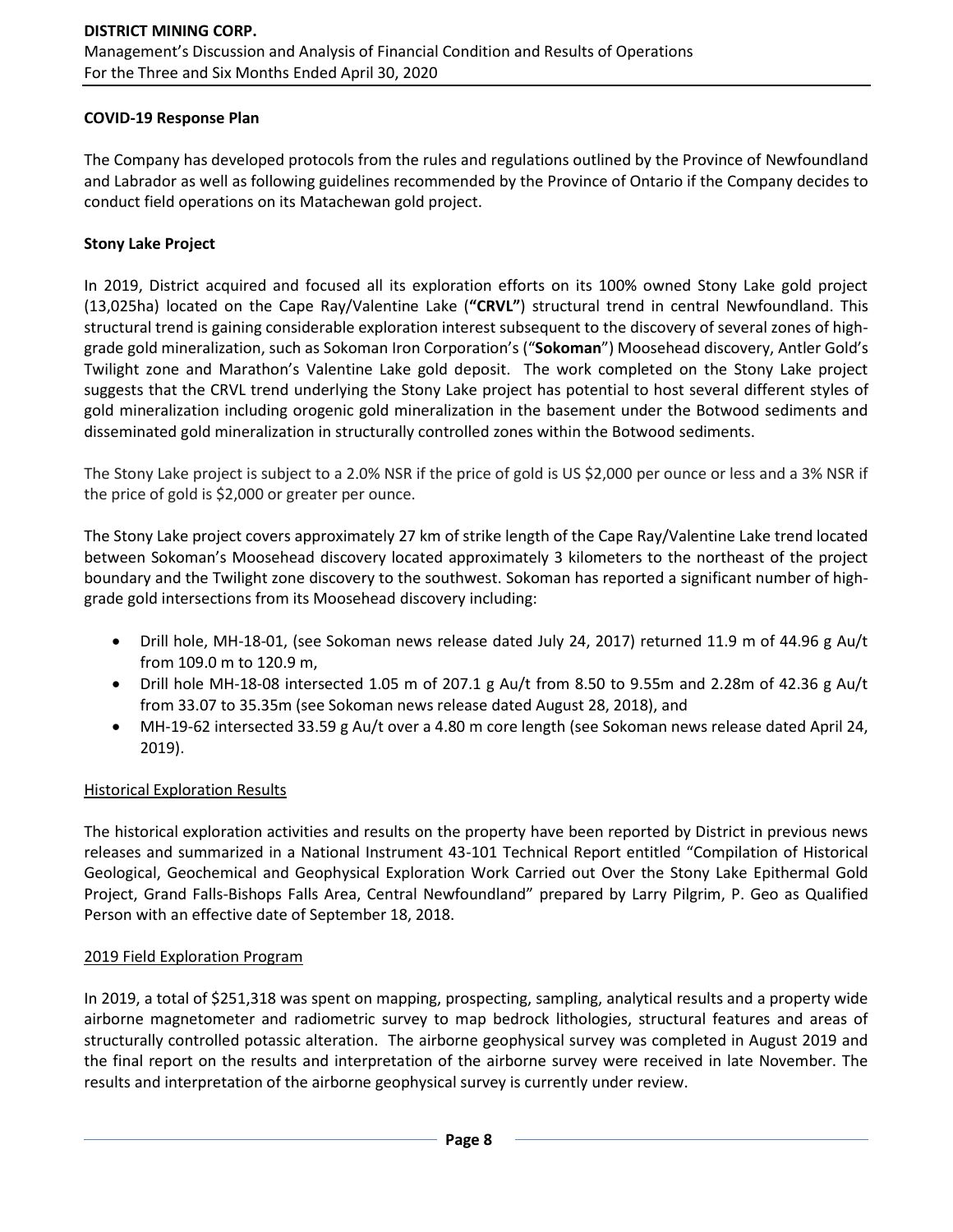During 2019, 286 bedrock samples were collected for gold and multi-element analysis from nine separate areas of the property that were prospected and mapped for lithologies, alterations, and styles of mineralization.

The 2019 field program covered the northern portion of the property and identified eight areas of anomalous to low grade gold mineralization (greater than 50 ppb to over 4,000 ppb gold) hosted in altered sediments of the Botwood Group and in quartz feldspar porphyry dikes that intrude the Botwood Group. The gold mineralization in each zone remains open along strike.

The statistical data for gold and pathfinder elements for the 286 samples are listed in the table below.

|                | Gold (ppb) | Arsenic (ppm) | Antimony (ppm) | Molybdenum (ppm) |
|----------------|------------|---------------|----------------|------------------|
| Median         | 60         | 89            |                | 0.4              |
| Average        | 215        | 1,052         | 10.5           | 1.6              |
| <b>Minimum</b> |            |               | < 0.1          | < 0.1            |
| <b>Maximum</b> | 4,026      | 10,000        | 1,652          | 60.2             |

*(ppb)=parts per billion, (ppm)=parts per million, detection limit for gold is 5 ppb, numbers in the above table have been rounded.*

The statistical analysis by lithology for samples containing greater than 50 ppb gold are listed below.

| Lithology      | Element       | <b>Median</b> | Average | Min | <b>Max</b> | # of Samples |
|----------------|---------------|---------------|---------|-----|------------|--------------|
| <b>QFP</b>     | Gold (ppb)    | 266           | 388     | 50  | 1,702      | 26           |
|                | Arsenic (ppm) | 3,168         | 3,159   | 200 | 6,181      |              |
| Stockwork/Vein | Gold (ppb)    | 124           | 601     | 50  | 4,026      | 18           |
|                | Arsenic (ppm) | 99            | 394     |     | 3,468      |              |
| Sandstone      | Gold (ppb)    | 158           | 349     | 50  | 1,744      | 63           |
|                | Arsenic (ppm) | 2,165         | 2,690   |     | 10,000     |              |

*QFP=Quartz Feldspar Porphyry. The number in the above table have been rounded.*

The property is covered by glacial overburden, swamp and thick forest with outcrop and sub crop exposure estimated to be less than 1% which hampered the mapping and prospecting program. Road access is generally good.

Five of the eight zones of sediment and intrusive hosted; anomalous to low grade gold mineralization explored in 2019 lies within the northeast-southwest trending corridor identified by the airborne geophysical survey. Significant (greater than 50 ppb) gold concentrations are hosted in pyrite and arsenopyrite bearing (1-3% total sulphide), altered sandstone and siltstones of the Botwood Group, Quartz Feldspar porphyry dikes, thin quartz veins and veinlets and sheeted quartz veins.

The gold mineralization exhibits sporadic to pervasive silicification and sericitization as well as lesser amounts of chlorite, carbonate and ankerite (iron carbonate) alteration. The carbonate alteration (carbonate and ankerite) is more pronounced in the quartz veins and sheeted quartz veinlets. Pyrite and arsenopyrite are ubiquitous to all samples containing greater than 50 ppb gold. In rare instances stibnite and galena were also observed.

In the northern portion of the property, three northeast-southwest trending parallel zones (approximately 400m apart) of anomalous to low grade gold mineralization have been identified. The first zone measures 600m by 200m and is located approximately 400m east of the second zone that measures approximately 1,600m by 600m. The mineralization in both zones remains open to the northeast and southwest. The third zone located approximately 400m west of the second zone is a 6,000m long, northeast-southwest linear trend hosting five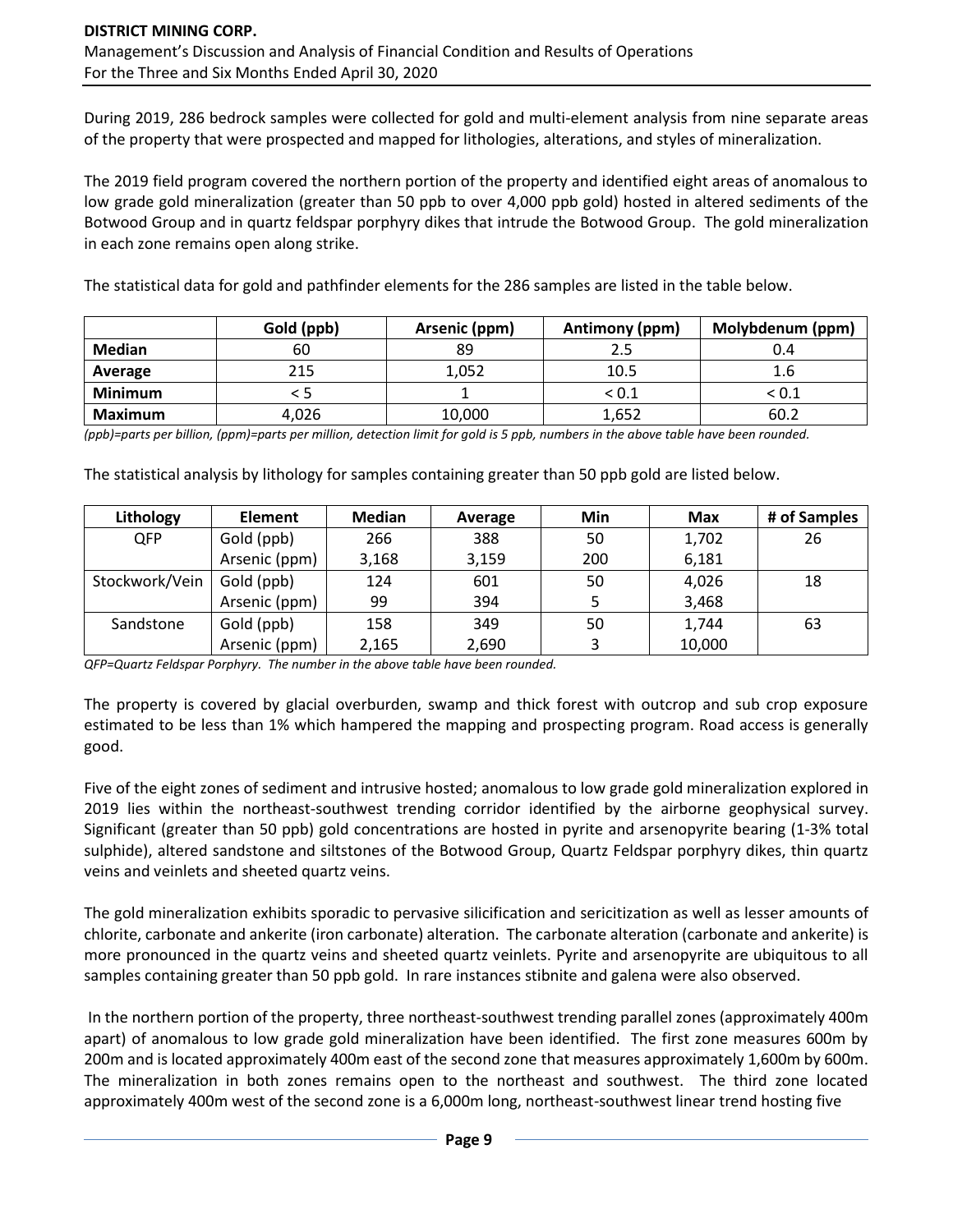areas of anomalous to low grade gold mineralization that remains open to extension. This zone is associated with a prominent topographic lineament and interpreted regional scale fault zone in the rocks underlying the Botwood sediments.

Southwest of Zone 3, anomalous to low grade gold mineralization has been located over an area of 1,400m by 400m around Frenchman's Pond and over a 400m by 200m area south of Tumbler Lake. The mineralization in both zones remain open along strike to the northeast and southwest. Three other areas (with 2-3 samples) of anomalous gold values; Caters Pond (52-383 ppb gold), Island Pond (86-489 ppb gold) and Big Rocky Pond (801- 4,026 ppb gold) have been identified that require additional prospecting and mapping. The south end (50%) of the property has not been prospected.

The highlights of the interpretation of the 2019 airborne geophysical survey are set out below:

- The Cape Ray/Valentine Lake structural trend occurs in a 2-3 kms wide corridor along the entire western side of the project area,
- All areas of sediment and intrusive hosted anomalous to low grade gold mineralization located within this corridor show a positive correlation to three regional scale NE trending interpreted fault zones,
- In the south-central portion of the property; (Peddles-Gaters-Twin Pond areas) the areas of gold mineralization exhibit a positive correlation with a regional scale NE trending linear positive magnetic feature, and
- The historical exploration completed on the Flyers Grid zone is located on a NE trending interpreted fault zone that extends onto the Sokoman project to the northeast.

The 2019 airborne survey was instrumental in mapping the regional scale structures within the basement rocks that occur below the Botwood Group sediments. The survey mapped three broad, regional scale interpreted fault zones within a 2-3kms wide corridor along the west side of the Stony Lake project that is interpreted to represent the main structural features of the Cape Ray/Valentine Lake structural trend underlying the project area.

All areas of anomalous to low grade gold mineralization located within the property exhibit a good correlation with interpreted basement structures (fault zones) outlined by the airborne geophysical survey.

Approximately 50% (northern half) of the property has been covered by preliminary mapping, prospecting and sampling in 2019. The 2019 airborne survey and historical exploration have identified a number of prospective targets that have not been explored to date. These include:

- numerous areas of soil, till and lake sediments gold geochemical anomalies outlined prior to 2019 that exhibit a crude correlation to interpreted faults, and
- The portion of the interpreted Cape Ray/Valentine Lake structural trend located south of the area explored in 2019.

Due to the restrictions imposed by the COVID-19 pandemic, no filed work could be completed during Q2 2020. District is currently working on its 2020 budget and program for the Stony Lake project, which will be announced when competed. Commencement of field activities will be subject to relaxation of current travel restrictions and service provider availability.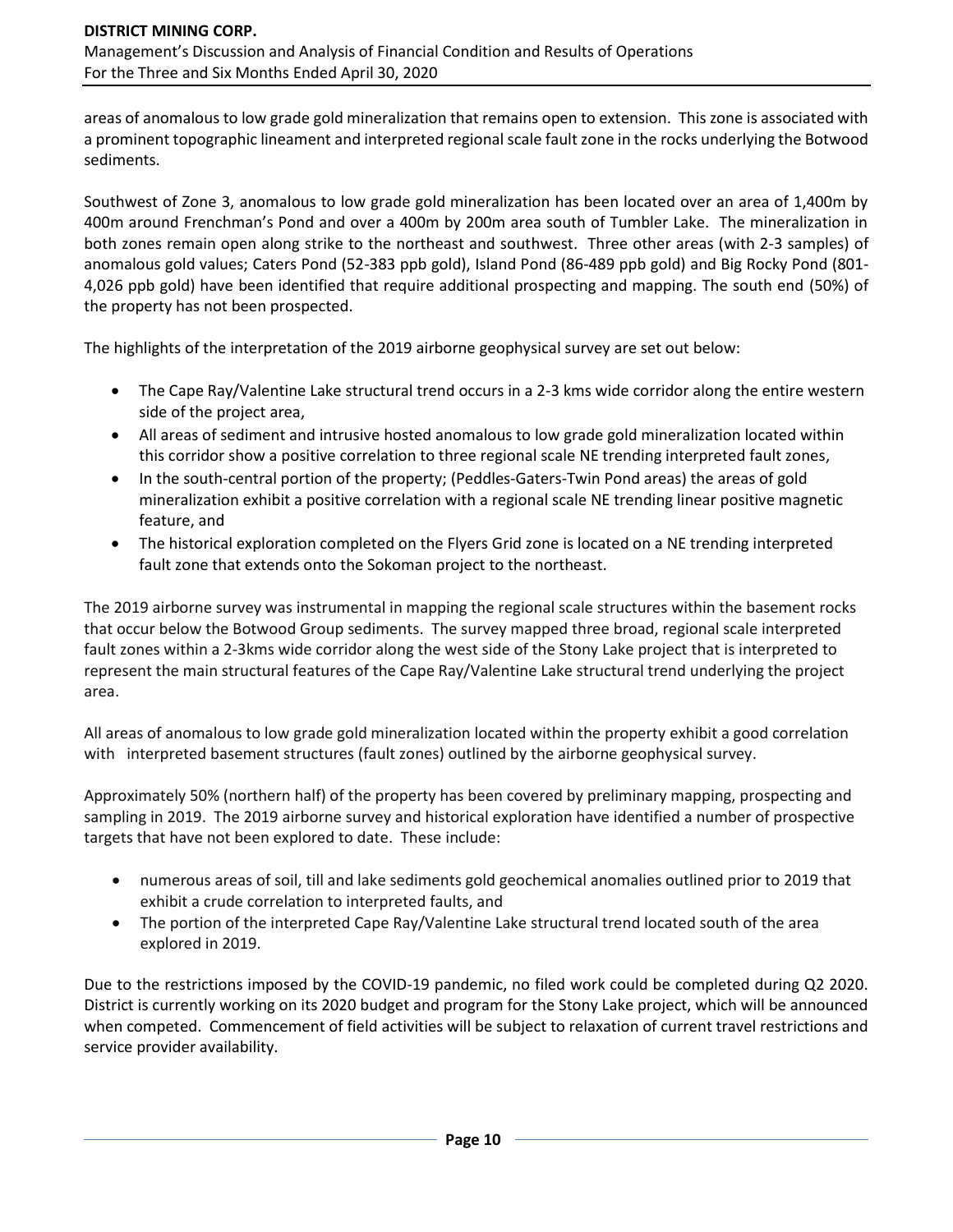### **Eaglehead Property**

The Company owns 100% of the Eaglehead copper-molybdenum-gold property; an exploration stage project (15,956 Ha) located in the Liard Mining District in northern British Columbia, 40 kilometers east of Dease Lake.

District filed on SEDAR a National Instrument 43-101 Technical Report, dated October 21, 2019, on the Eaglehead Property, which was prepared by Robert A. (Bob) Lane, M.Sc, P.Geo. of Moose Mountain Technical Services as Qualified Person. The Report recommended a future exploration program, requiring expenditures of approximately \$1,500,000 and concluded that there are no current mineral resources or mineral reserves attributed to the Eaglehead Property. The Technical Report indicates that the Eaglehead porphyry Cu-Mo-Au-Ag Property has considerable merit and that further exploration is warranted to more fully evaluate the potential of the project to host an economic calc-alkalic porphyry Cu-Mo-Au-Ag deposit.

On February 10, 2020, the Company entered into a property sales agreement with Northern Fox Copper Inc. ("**Northern Fox**"), a wholly owned subsidiary of Copper Fox Metals Inc., where District agreed to sell to Northern Fox all of its right, title and interest in the Eaglehead project located in the Liard Mining Division of northern British Columbia.

The consideration to be received by District includes a 0.5% net smelter return royalty on any future production; cash payments totaling \$1,200,000 and assumption by Northern Fox of the reclamation bonds in the amount of \$212,000, which was deposited by District with the Ministry of Mines for the Province of British Columbia.

The Eaglehead project was placed on care and maintenance in 2018.

#### **Matachewan Gold Project**

The Matachewan Gold project (formerly the Whiskey Jack project) is a joint venture with O3 Mining Inc (formerly Alexandra Minerals) and District Copper Corp. The joint venture is shared on a 50:50 basis with O3 acting as Operator. The project consists of 86 single and boundary cells (1,328 hectares) located in the southwest portion of Cairo Township in the Timiskaming Mining District, Province of Ontario, NTS sheet 41P/15. The project is located approximately 5 kms east of Alamos Gold Inc's Young Davidson gold mine and 1.5 km east of the town of Matachewan. The property is subject to a 3% NSR from production. Upon receipt of payments totalling \$1 million pursuant to the NSR, the NSR payable from production is reduced to 2%.

Due to the lack of expenditures on this project over the past few years and the Company's previous focus on copper exploration, District wrote down the value of the project to \$1. With the change in focus to gold exploration in mid 2018, District is considering proposing an exploration program for 2020 to O3 Mining Inc.

The Matachewan property is located approximately 5 kms east of the Young Davidson Mine. The Young Davidson mine is a mid-tier (180,000 to 190,000 oz's per year - Alamos Gold's 2019 production guidance) underground producing gold mine with proven and probable reserves of 37.9 Mt grading 2.67 g/t gold containing 3.26 million ounces of gold as at December 2018.

The property lies within Matachewan gold district in the southwest portion of the Abitibi Greenstone belt. The Abitibi Greenstone belt hosts the Kirkland-Larder Lake trend along which the Val D'Or, Cadillac, Rouyn-Noranda, Kirkland Lake, and Matachewan gold districts occur. These gold districts are reported to have a combined historic production of 34 million ounces of gold. The Larder Lake-Cadillac Break is interpreted to be the main structural control on gold mineralization in the Young-Davidson deposit and in the Matachewan gold district.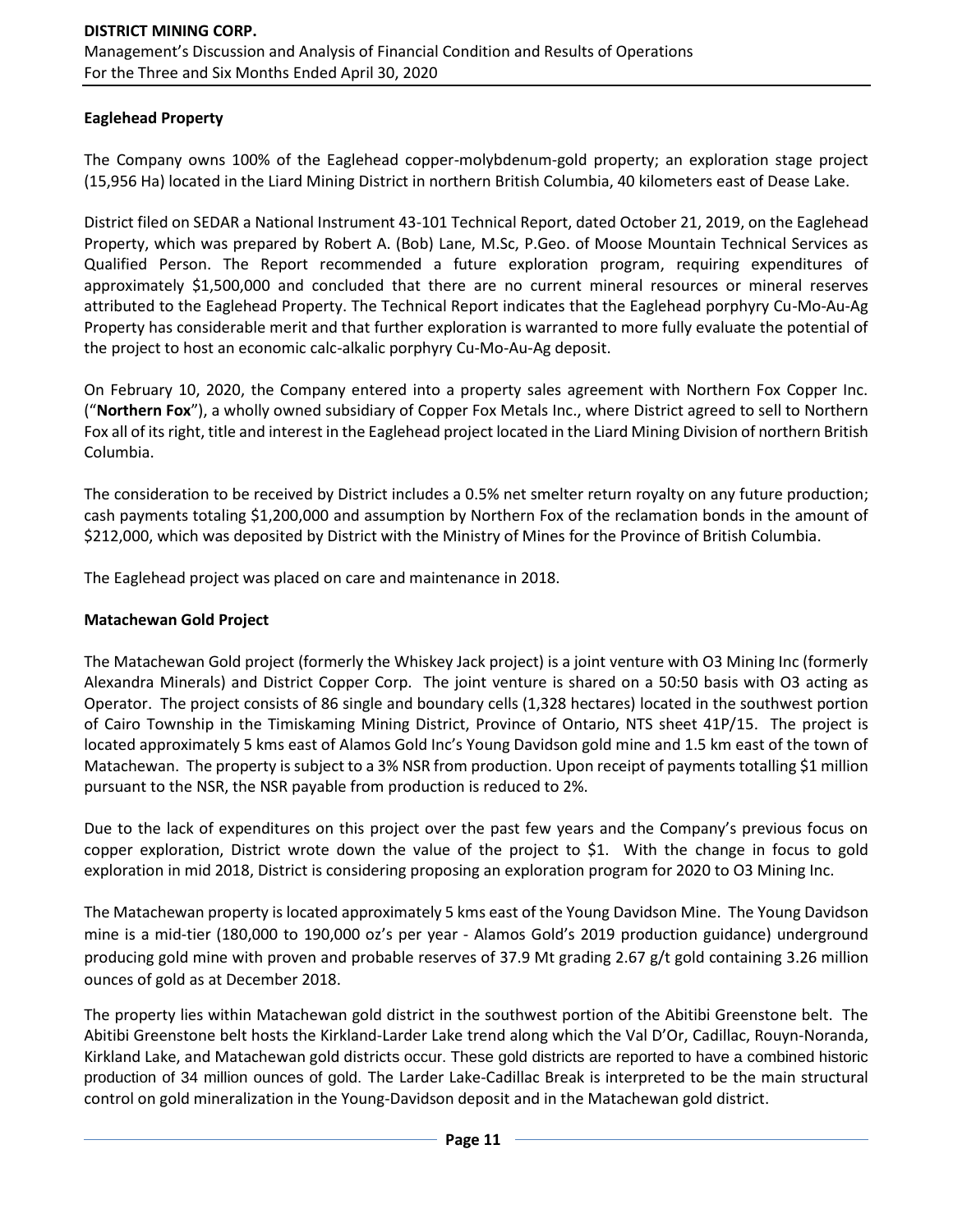The exploration model for the property is gold bearing sulphide mineralization like the Young Davidson Mine within shear hosted, sub-vertical, silica and carbonate altered structures in mafic volcanics and syenite and dioritic intrusives associated with the Larder Lake-Cadillac Break.

The property is underlain by an assemblage of mafic to ultra-mafic volcanic rocks and numerous porphyritic syenite to quartz diorite intrusives on the eastern portion of the property. A prominent north-south trending diabase dike swarm like that which occurs on the Young Davidson property occur in the center of the project. It is interpreted that the major east-northeast trending deformation zone that crosses the center of the property is a splay fault off the Larder Lake-Cadillac Break structure.

Historical exploration of the property reported gold assays from pyritic chert in proximity to grey porphyritic syenites of 2,500 ppb (2.5g/t) and 5,900 ppb (5.9g/t) over 2 meter intervals from trench 9A and grab samples of 64,800 ppb (64.8g/t), 14,400 ppb (14.4 g/t), 2,380 ppb (2.38g/t) and 940 ppb and 690 ppb from the bedrock around trench 9A (Brisbane 1981).

Exploration completed by District's predecessor company in 2003 consisted of surface sampling, a limited ground geophysical survey and a small diamond drilling program. This work reported gold mineralization in quartz veins in mafic volcanics, weakly pyritic altered volcanics, iron formation, pyritic interflow sediments, green carbonate altered zones and in weakly pyritic syenite intrusive. Two rock chip samples of volcanic breccia are reported to have assayed 1,445ppb (1.45g/t) and 1,090ppb (1.09 g/t) each over a 3m interval. The geophysical survey defined eleven targets within the property that exhibit chargeability, resistivity, and magnetic signatures.

The limited diamond drilling program completed in 2008 intersected several intervals of gold mineralization including 2.25 g/t Au over 6m, 4.14 g/t Au over 1.5m, and 5.34 g/t Au over 1.5m. No follow-up drilling of these mineralized intervals has been completed. Unfortunately, most of the technical data generated by the prior trenching and drilling programs is not available for review as is typical with long life projects that have been explored by several exploration companies.

# **6. SUMMARY OF QUARTERLY RESULTS**

|                               | April 30, 2020 | <b>January 31, 2020</b> | October 31, 2019 | July 31, 2019  |
|-------------------------------|----------------|-------------------------|------------------|----------------|
|                               | 3 months ended | 3 months ended          | 3 months ended   | 3 months ended |
| Loss before taxes             | \$<br>76,103   | \$<br>71,191            | \$181,191        | Ś.<br>72,294   |
| Net loss                      | 71,787         | 17,347                  | 142,534          | 55,442         |
| Comprehensive loss            | 71,787         | 17,347                  | 88,310           | 55,442         |
| Comprehensive loss per share, |                |                         |                  |                |
| basic and diluted             | 0.00           | 0.00                    | 0.00             | 0.00           |
|                               |                |                         |                  |                |
|                               | April 30, 2019 | <b>January 31, 2019</b> | October 31, 2018 | July 31, 2018  |
|                               | 3 months ended | 3 months ended          | 3 months ended   | 3 months ended |
| Loss before taxes             | Ś.<br>181,890  | Ś.<br>87.287            | \$<br>232,126    | Ś<br>284,581   |
| Net loss                      | 11,057,239     | 54,224                  | 113,468          | 284,099        |
| Comprehensive loss            | 11,057,239     | 54,224                  | 113,468          | 284,099        |
| Comprehensive loss per share, |                |                         |                  |                |
| basic and diluted             | 0.08           | 0.00                    | 0.00             | 0.00           |

The quarterly results are as follows:

The Company's quarterly operating expenses increased slightly in Q2 2020 compared to Q1 2020 due and increase in professional fees.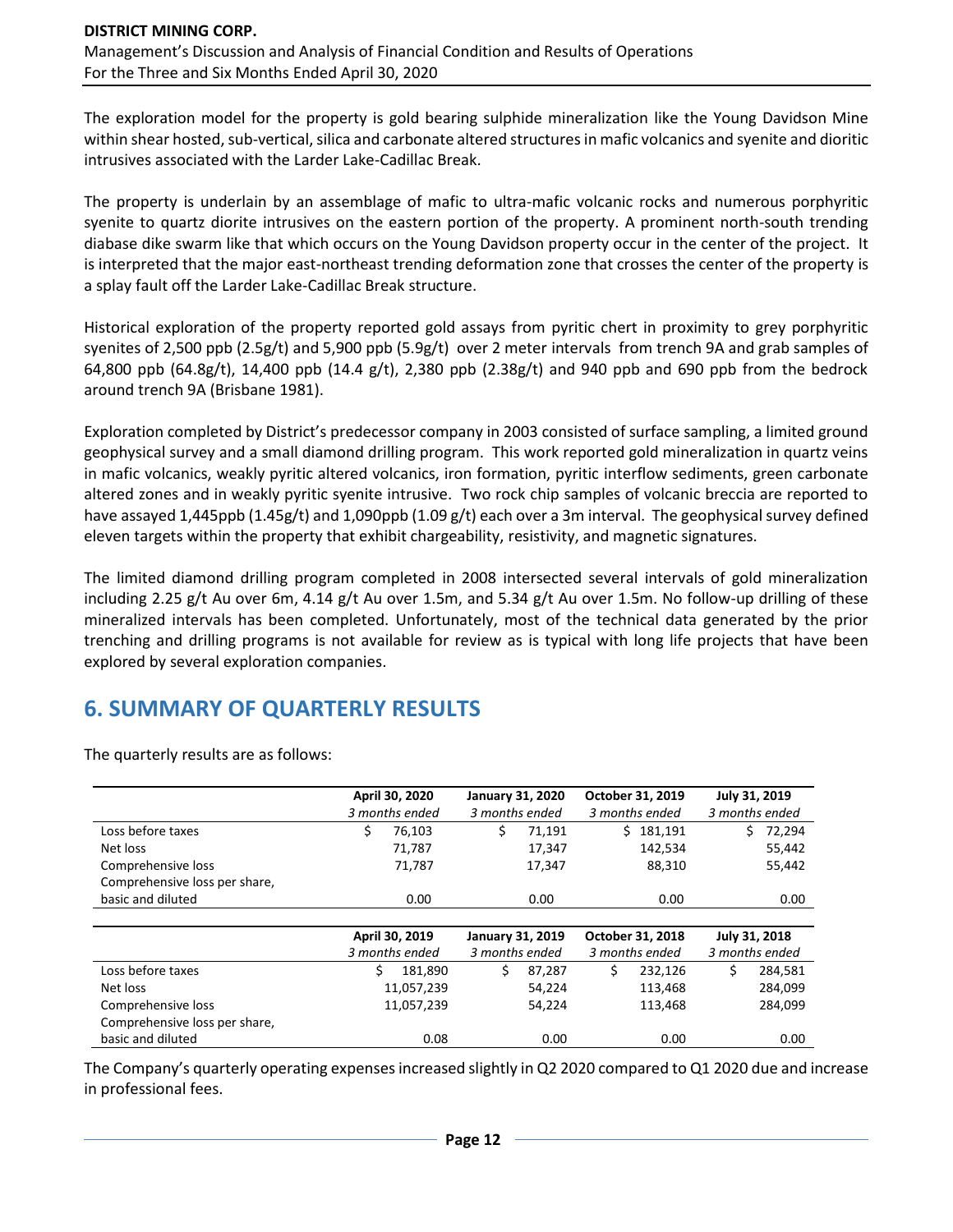# **7. DISCUSSION OF OPERATIONS**

### **Three Months Ended April 30, 2020 Compared to Three Months Ended April 30, 2019**

For the three months ended April 30, 2020, the Company recorded a comprehensive loss of \$71,787 or \$0.00 per share compared to a comprehensive loss of \$11,057,239 or \$0.08 per share in the comparable three months ended April 30, 2019. The decrease in comprehensive loss is due to the impairment of the Eaglehead property in 2019 and the decrease in consulting fees, professional fees, and promotional costs.

|                                                     | <b>Three Months Ended</b><br>April 30, 2020 | <b>Three Months Ended</b><br>April 30, 2019 | <b>Discussion</b>                                                                                                                              |
|-----------------------------------------------------|---------------------------------------------|---------------------------------------------|------------------------------------------------------------------------------------------------------------------------------------------------|
| <b>Accretion</b>                                    | \$473                                       | \$473                                       | Accretion remained unchanged.                                                                                                                  |
| <b>Consulting Fees</b>                              | \$51,000                                    | \$86,300                                    | Consulting fees decreased due to fewer<br>consultants being retained in 2020.                                                                  |
| <b>Director Fees</b>                                | \$1,500                                     | \$4,500                                     | Directors' fees decreased due to the<br>resignation of two directors at the<br>beginning of Q2 2020.                                           |
| <b>Office</b>                                       | \$4,465                                     | \$5,901                                     | Office expenses decreased due to<br>decreased in activity.                                                                                     |
| <b>Professional Fees</b>                            | \$7,483                                     | \$24,411                                    | Professional fees decreased due to<br>decreased activity.                                                                                      |
| <b>Promotion and</b><br><b>Entertainment</b>        | \$Nil                                       | \$42,100                                    | Promotion and entertainment<br>decreased because there was no<br>promotion of the Company in Q2 2020.                                          |
| Rent                                                | \$2,250                                     | \$5,250                                     | Rent decreased due to a reduction in<br>rent.                                                                                                  |
| Shareholder<br><b>Communications</b>                | \$2,712                                     | \$3,729                                     | Shareholder communications decreased<br>due to decreased news releases.                                                                        |
| <b>Transfer Agent and</b><br><b>Regulatory Fees</b> | \$6,220                                     | \$9,226                                     | Transfer agent and regulatory fees<br>decreased due decreased activity.                                                                        |
| Flow-Through<br><b>Premium Income</b>               | (54,004)                                    | (575, 216)                                  | Flow-through premium income<br>decreased due to their being less flow-<br>through money remaining and spent in<br>Q2 2020 compared to Q2 2019. |
| <b>Interest Income</b>                              | (5312)                                      | (5269)                                      | Interest income remained relatively<br>unchanged.                                                                                              |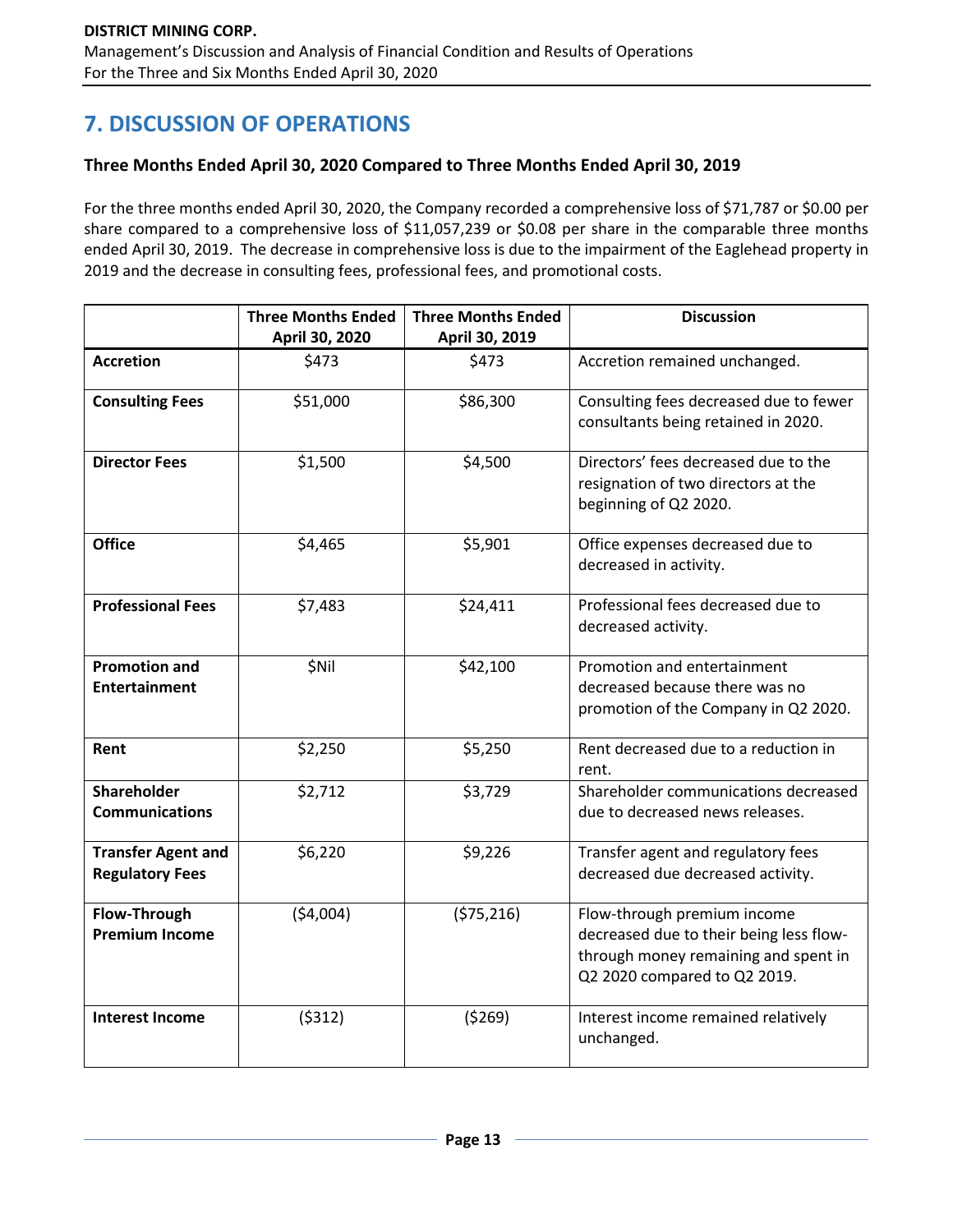### **DISTRICT MINING CORP.**

Management's Discussion and Analysis of Financial Condition and Results of Operations For the Three and Six Months Ended April 30, 2020

|                 | <b>Three Months Ended</b><br>April 30, 2020 | Three Months Ended<br>April 30, 2019 | <b>Discussion</b>             |
|-----------------|---------------------------------------------|--------------------------------------|-------------------------------|
| <b>Property</b> | <b>SNil</b>                                 | \$10,950,834                         | Property impairment decreased |
| Impairment      |                                             |                                      | because there was no property |
|                 |                                             |                                      | impairment in Q2 2020.        |

### **Six Months Ended April 30, 2020 Compared to Six Months Ended April 30, 2019**

For the six months ended April 30, 2020, the Company recorded a comprehensive loss of \$89,135 or \$0.00 per share compared to a comprehensive loss of \$11,108,563 or \$0.10 per share in the comparable six months ended April 30, 2019. The decrease in comprehensive loss is due to the impairment of the Eaglehead property in 2019 and the decrease in consulting fees, professional fees, and promotional costs.

|                                                     | <b>Six Months Ended</b><br>April 30, 2020 | <b>Six Months Ended</b><br>April 30, 2019 | <b>Discussion</b>                                                                                                                                    |
|-----------------------------------------------------|-------------------------------------------|-------------------------------------------|------------------------------------------------------------------------------------------------------------------------------------------------------|
| <b>Accretion</b>                                    | \$946                                     | \$946                                     | Accretion remained unchanged.                                                                                                                        |
| <b>Consulting Fees</b>                              | \$102,500                                 | \$126,700                                 | Consulting fees decreased due to fewer<br>consultants being retained in 2020.                                                                        |
| <b>Director Fees</b>                                | \$6,500                                   | \$9,500                                   | Directors' fees decreased due to the<br>resignation of two directors at the<br>beginning of Q2 2020.                                                 |
| <b>Office</b>                                       | \$7,918                                   | \$11,846                                  | Office expenses decreased due to<br>decreased in activity.                                                                                           |
| <b>Professional Fees</b>                            | \$7,788                                   | \$28,791                                  | Professional fees decreased due to<br>decreased activity.                                                                                            |
| <b>Promotion and</b><br><b>Entertainment</b>        | \$Nil                                     | \$42,100                                  | Promotion and entertainment<br>decreased because there was no<br>promotion of the Company in Q1-Q2<br>2020.                                          |
| Rent                                                | \$4,500                                   | \$10,500                                  | Rent decreased due to a reduction in<br>rent.                                                                                                        |
| <b>Shareholder</b><br><b>Communications</b>         | \$9,118                                   | \$6,388                                   | Shareholder communications increased<br>due to increased news releases.                                                                              |
| <b>Transfer Agent and</b><br><b>Regulatory Fees</b> | \$8,024                                   | \$29,504                                  | Transfer agent and regulatory fees<br>decreased due decreased activity.                                                                              |
| Flow-Through<br><b>Premium Income</b>               | ( \$10,503)                               | (\$107,894)                               | Flow-through premium income<br>decreased due to their being less flow-<br>through money remaining and spent in<br>Q1-Q2 2020 compared to Q1-Q2 2019. |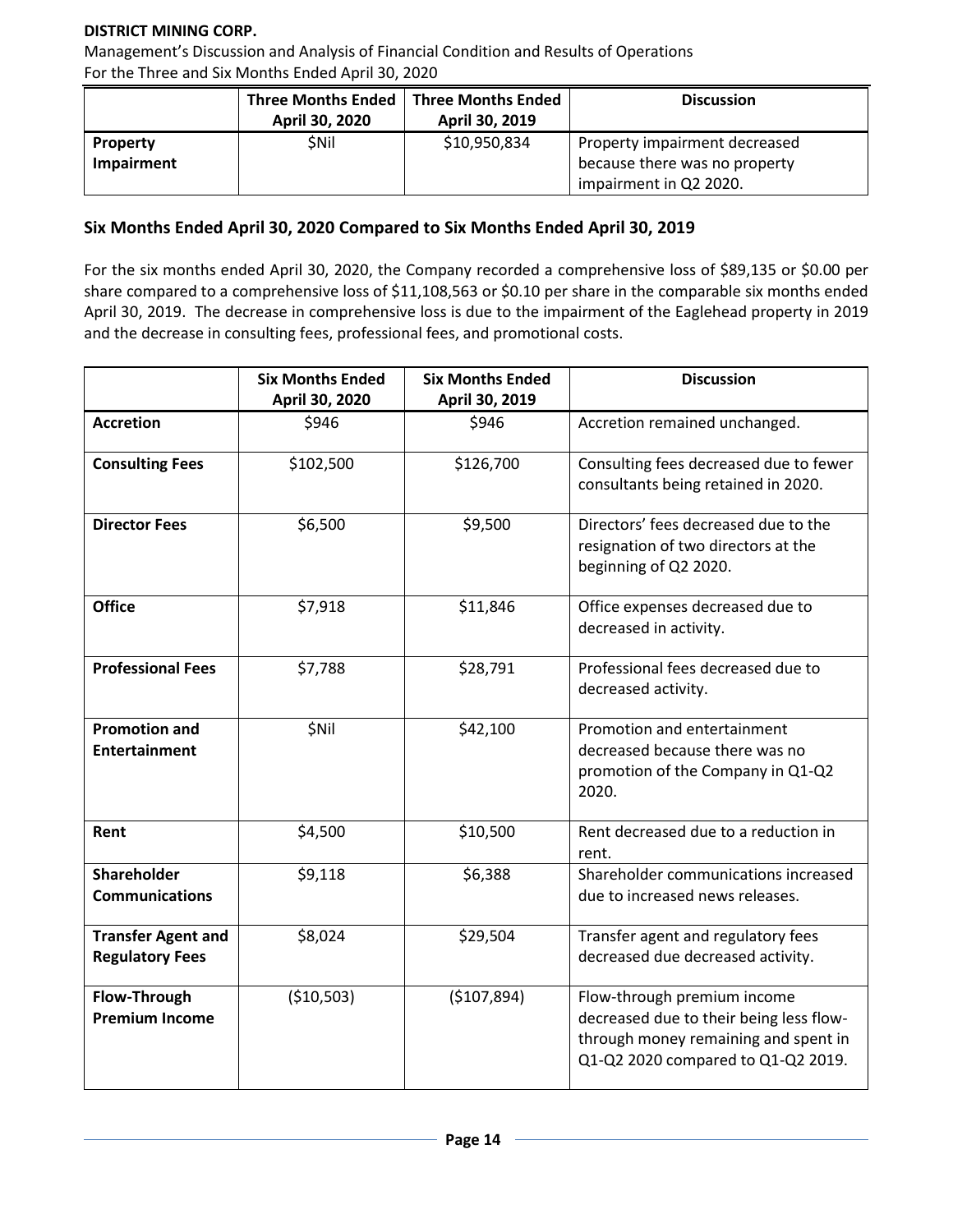### **DISTRICT MINING CORP.**

Management's Discussion and Analysis of Financial Condition and Results of Operations For the Three and Six Months Ended April 30, 2020

|                                                             | <b>Six Months Ended</b><br>April 30, 2020 | <b>Six Months Ended</b><br>April 30, 2019 | <b>Discussion</b>                                                                           |
|-------------------------------------------------------------|-------------------------------------------|-------------------------------------------|---------------------------------------------------------------------------------------------|
| <b>Interest Income</b>                                      | (51,030)                                  | (\$652)                                   | Interest income increased due to the<br>GIC bonds for the reclamation.                      |
| <b>Recovery of</b><br><b>Exploration</b><br><b>Expenses</b> | (\$46,626)                                | \$Nil                                     | Recovery of exploration expenses was<br>due to the BCMETC refund in Q1 2020.                |
| Property<br><b>Impairment</b>                               | <b>SNII</b>                               | \$10,950,834                              | Property impairment decreased<br>because there was no property<br>impairment in Q1-Q2 2020. |

### **8. LIQUIDITY AND CAPITAL RESOURCES**

### **Liquidity**

As an exploration company, District has no regular cash in-flow from operations, and the level of operations is principally a function of availability of capital resources. To date, the principal source of funding has been equity financing.

As at April 30, 2020, the Company had a cash balance of \$49,127 (October 31, 2019 - \$50,184). For the foreseeable future, the Company will continue to seek capital through the issuance of equity, strategic alliances or joint ventures and debt.

Major expenditures are required to establish mineral reserves, to develop metallurgical processes and to construct mining and processing facilities at a site. The recoverability of valuations assigned to exploration and development mineral properties are dependent upon the discovery of economically recoverable reserves, the ability to obtain necessary financing to complete exploration, development and future profitable production or proceeds from disposition of mineral assets.

Management reviews the carrying value of the Company's interest in each property and where necessary, exploration and evaluation mineral properties are written down to their estimated recoverable amount or written off.

Although management has made its best estimate of these factors, it is reasonably possible that certain events could adversely affect management's estimates of recoverable amounts and the need for, as well as the amount of, provision for impairment in the carrying value of exploration properties and related assets.

Many factors influence the Company's ability to raise funds, and there is no assurance that the Company will be successful in obtaining adequate financing and at favorable terms for these or other purposes including general working capital purposes. District's audited annual financial statements have been prepared on a going concern basis, which contemplates the realization of assets and settlement of liabilities in the normal course of business for the foreseeable future. Realization values may be substantially different from carrying values, as shown, and these financial statements do not give effect to the adjustment that would be necessary to the carrying values and classifications of assets and liabilities should District be unable to continue as a going concern.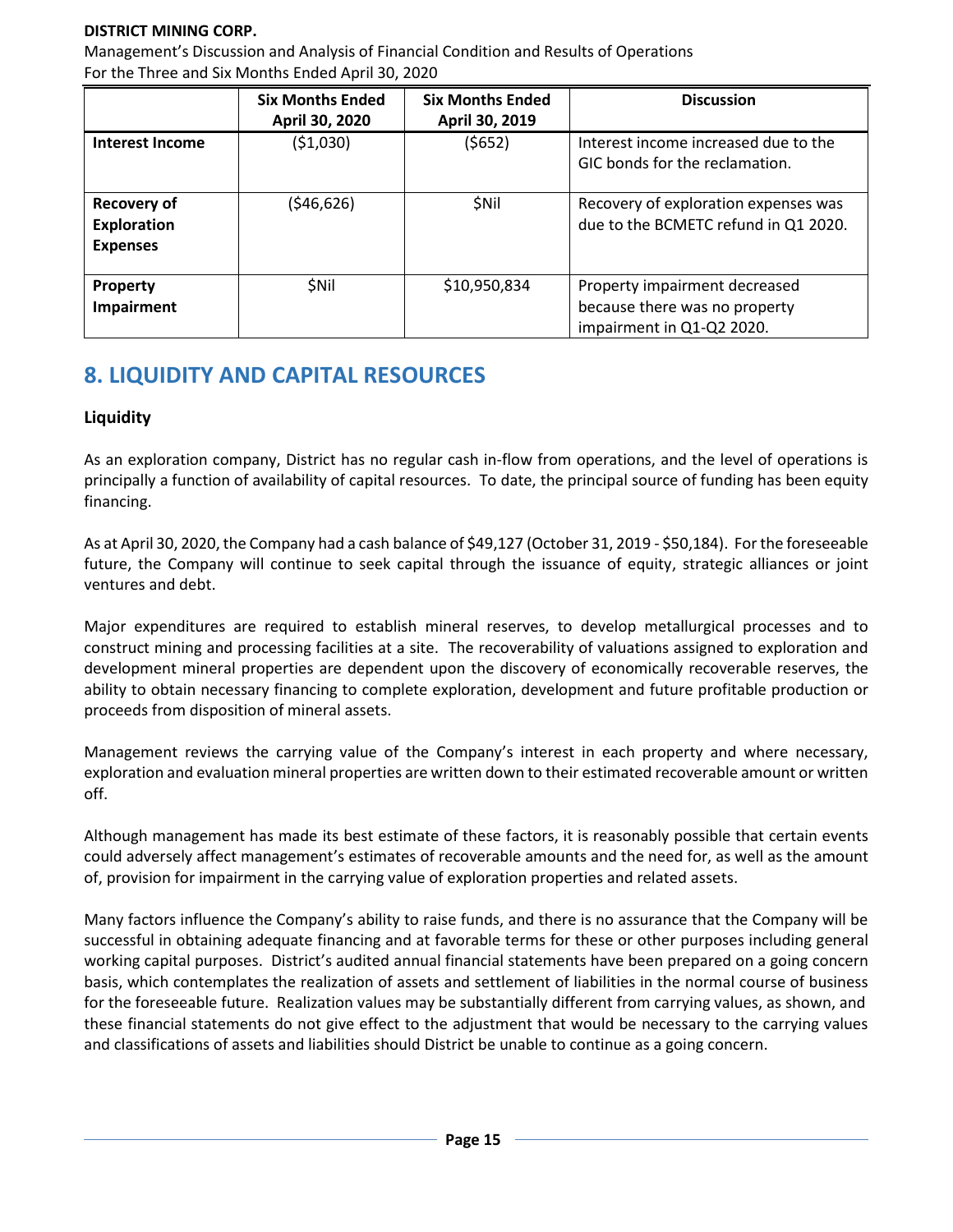### **Working Capital**

As at April 30, 2020, District had a negative working capital of \$113,615 (October 31, 2019 – (\$96,781)). The working capital decreased for the six months ended April 30, 2020 compared to the year ended October 31, 2019 as a result of there being no private placements in Q1-Q2 2020 and the Company incurring general operational costs. The only cash received by the Company in 2020 was exploration mining credit refunds.

The Company manages its working capital by tightly controlling its operational and property spending. Due to the planned exploration of the Stony Lake gold project in fiscal 2020, District intends to continue to incur expenditures without revenues, and accumulate operating losses. Therefore, the Company's continuance as a going concern is dependent upon its ability to obtain adequate financing necessary to fund future exploration and development. It is not possible to predict whether future financing efforts will be successful or whether financing on favorable terms will be available.

District has no long-term debt and no long-term liabilities, other than its decommissioning provision of \$238,164 (October 31, 2019 - \$237,218). The Company has no capital lease obligations, operating or any other long-term obligations, other than its monthly office rent of \$750.

### **Cash Flow Highlights**

|                                                                      | <b>Six Months Ended</b>          |           |            |            |
|----------------------------------------------------------------------|----------------------------------|-----------|------------|------------|
|                                                                      | April 30, 2019<br>April 30, 2020 |           |            |            |
| Cash and cash equivalents used in operating activities               |                                  | (89, 542) |            | (308,069)  |
| Cash and cash equivalents provided by/(used in) investing activities | 88,485                           |           | (406, 501) |            |
| Cash and cash equivalents provided by financing activities           | $\overline{\phantom{0}}$         |           | 568,975    |            |
| Decrease in cash and cash equivalents for the period                 |                                  | (1,057)   |            | (145, 595) |
| Cash and cash equivalents balance, beginning of year                 |                                  | 50,184    |            | 373,434    |
| Cash and Cash Equivalents Balance, End of Period                     | 49,127                           |           | 227,839    |            |

### **Capital Risk Management**

District Copper's capital structure consists of common shares, stock options and warrants. The Company manages its capital structure and adjusts it, based on available funds, to support the acquisition and exploration of mineral properties. The Board does not establish quantitative returns on capital criteria for management.

The properties in which District currently has an interest are in the exploration stage. As such, the Company is dependent on external financing to fund its activities. To carry out and pay for planned exploration and development, along with operating administrative costs, the Company will fund such costs out of anticipated future working capital predicated upon additional amounts being raised.

Management reviews its capital management approach on an ongoing basis and believes that this approach, given the relative size of the Company, is reasonable. There were no changes in the Company's approach to capital management during the six months ended April 30, 2020. The Company's invests its surplus cash in highly liquid short-term interest-bearing investments with maturities of three months or less from the original date of acquisition, all held with major Canadian financial institutions.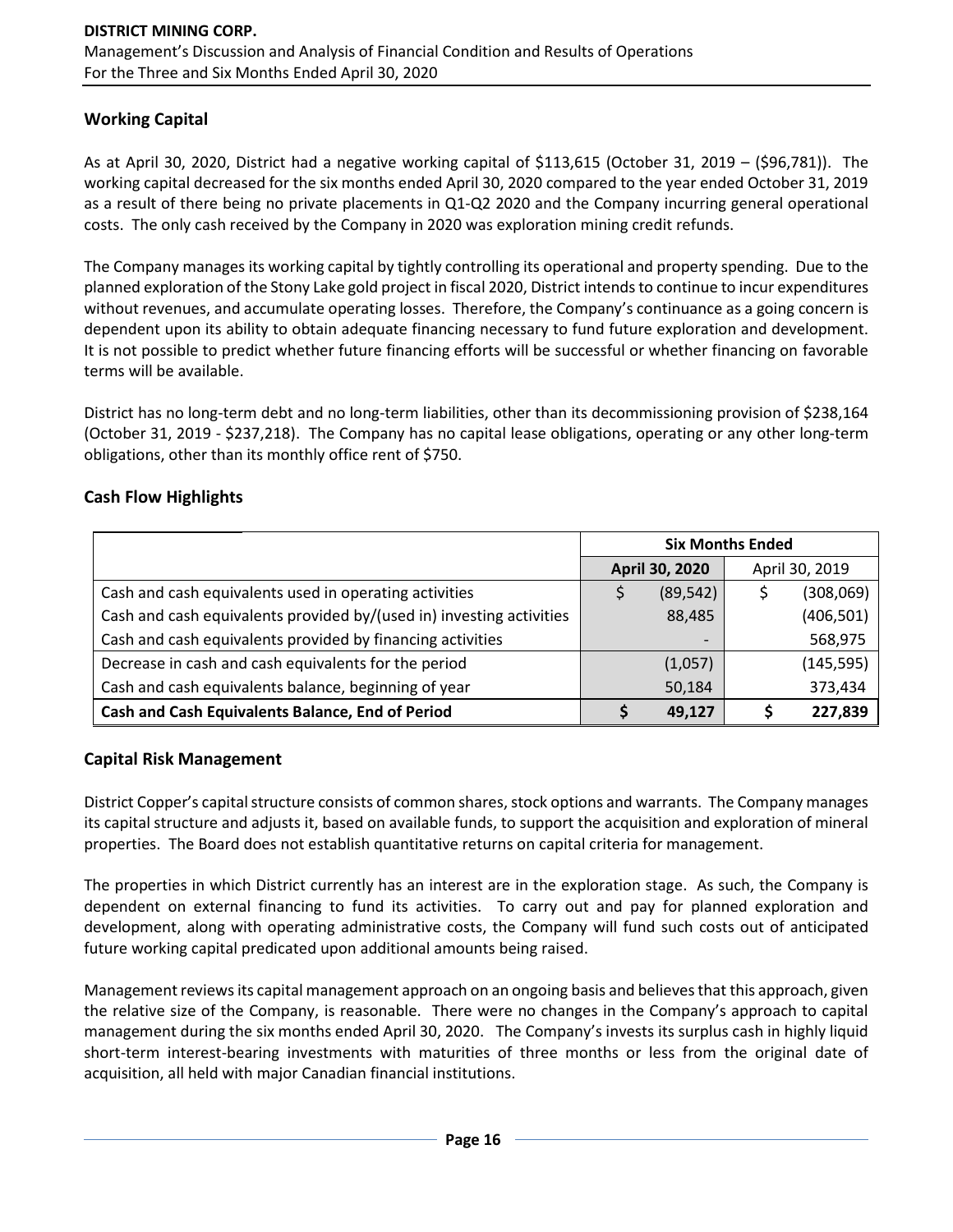## **9. RELATED PARTY TRANSACTIONS**

Key management personnel are the persons responsible for the planning, directing, and controlling of the Company's activities, and include executive directors, as well as entities controlled by such persons.

At April 30, 2020, included in accounts payable and accrued liabilities is \$30,625 (October 31, 2019 – \$26,875) owing to a company controlled by a director, \$9,450 (October 31, 2019 – \$14,175) owing to a company controlled by an officer, \$Nil (October 31, 2019 - \$4,500) owing to a former director of the Company and \$41,660 (October 31, 2019 - \$39,660) owing to Copper Fox.

For the six months ended April 30, 2020 and 2019, the Company incurred the following expenditures for key management personnel and the companies that are directly controlled by them.

|                                      | <b>Six Months Ended</b><br>April 30, 2020 |         | Six Months Ended<br>April 30, 2019 |  |
|--------------------------------------|-------------------------------------------|---------|------------------------------------|--|
| <b>Statement of Operations Items</b> |                                           |         |                                    |  |
| Consulting fees                      |                                           | 102,500 | 102,000                            |  |
| Director fees                        |                                           | 5.000   | 9,500                              |  |
| Total                                |                                           | 107,500 | 111,500                            |  |

# **10. FINANCIAL INSTRUMENTS AND RELATED RISKS**

|                         | Input | Carrying      | <b>Estimated</b>  | Carrying | Estimated  |  |
|-------------------------|-------|---------------|-------------------|----------|------------|--|
|                         | Level | <b>Amount</b> | <b>Fair value</b> | Amount   | Fair Value |  |
| <b>Financial Assets</b> |       |               |                   |          |            |  |
| Cash                    |       | 49.127        | 49.127            | 50,184   | 50,184     |  |
| Total                   |       | 49.127        | 49.127            | 50,184   | 50,184     |  |

### Fair Value

The estimated fair values of accounts payables approximate their respective carrying values due to the immediate or relatively short period to maturity.

The Company utilizes a fair value hierarchy that prioritizes the inputs to valuation techniques used to measure fair value as follows:

*Level 1* - Unadjusted quoted prices at the measurement date for identical assets or liabilities in active markets,

*Level 2* - Inputs other than quoted prices that are observable for the asset or liability either directly (i.e., as prices) or indirectly (i.e., derived from prices), and

*Level 3* - Significant unobservable (no market data available) inputs which are supported by little or no market activity.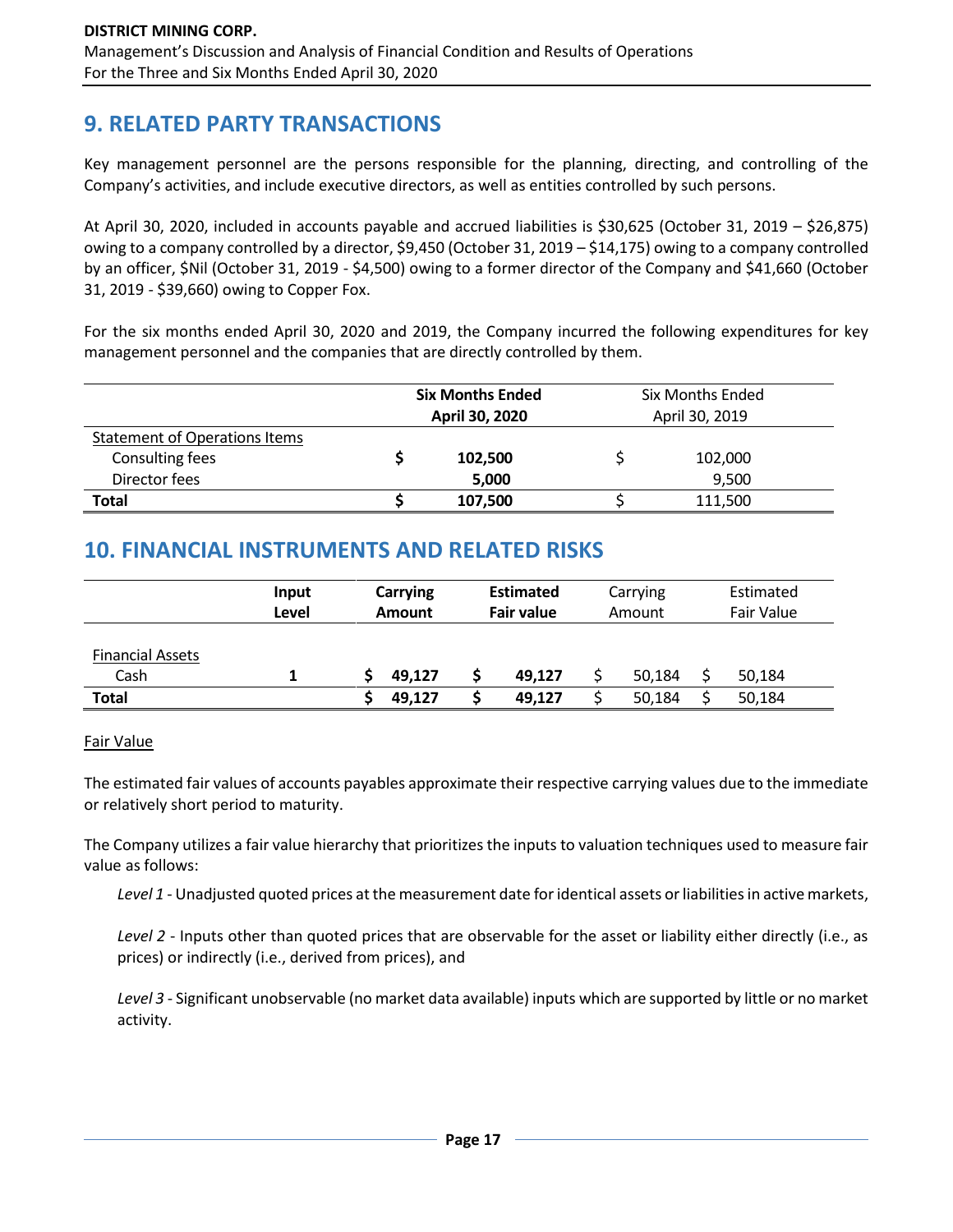### **Risk Management**

Risk management is carried out by the Company's management team with guidance from the Board of Directors. The Company's risk exposures and their impact on the Company's financial instruments are summarized below.

### a) Credit Risk

The Company does not currently generate any revenues from sales to customers nor does it hold derivative type instruments that would require a counterparty to fulfill a contractual obligation. The Company does not have any asset-backed commercial instruments. Financial instruments that potentially subject the Company to concentrations of credit risks consist principally of cash and short-term investments. To minimize the credit risk the Company places cash with the high credit quality financial institutions. The Company considers its exposure to credit risk to be insignificant.

### b) Liquidity Risk

Liquidity risk is the risk that the Company cannot meet its financial obligations. The Company manages liquidity risk and requirements by maintaining enough cash balances and or through additional financings to ensure that there is enough capital to meet short term obligations. As at April 30, 2020, the Company had a cash balance of \$49,127 (October 31, 2019 - \$50,184) and accounts payable and accrued liabilities of \$165,198 (October 31, 2019 - \$156,619) which have contractual maturities of 30 days or less.

The Company will require additional sources of equity, joint venture partnership or debt financing to fund ongoing operations and the exploration and development of its mineral properties.

If the Company is not able to obtain adequate additional funding to continue as a going concern, material adjustments would be required to both the carrying value and classification of assets and liabilities on the statement of financial position. It is not possible to predict, due to many external factors including commodity prices and equity market conditions, as to whether future financing will be successful or available at all.

#### c) Market Risk

### *i) Interest Rate Risk*

The Company manages its interest rate risk by obtaining commercial deposit interest rates available in the market by the major Canadian financial institutions on its cash and investments.

### *ii) Foreign Exchange Risk*

The Company's functional currency and the reporting currency is the Canadian dollar. Periodically the Company incurs charges on its operations for settlement in currencies other than its functional currency and any gain or loss arising on such transactions is recorded in operations for the year.

The Company does not participate in any hedging activities to mitigate any gains or losses which may arise because of exchange rate changes.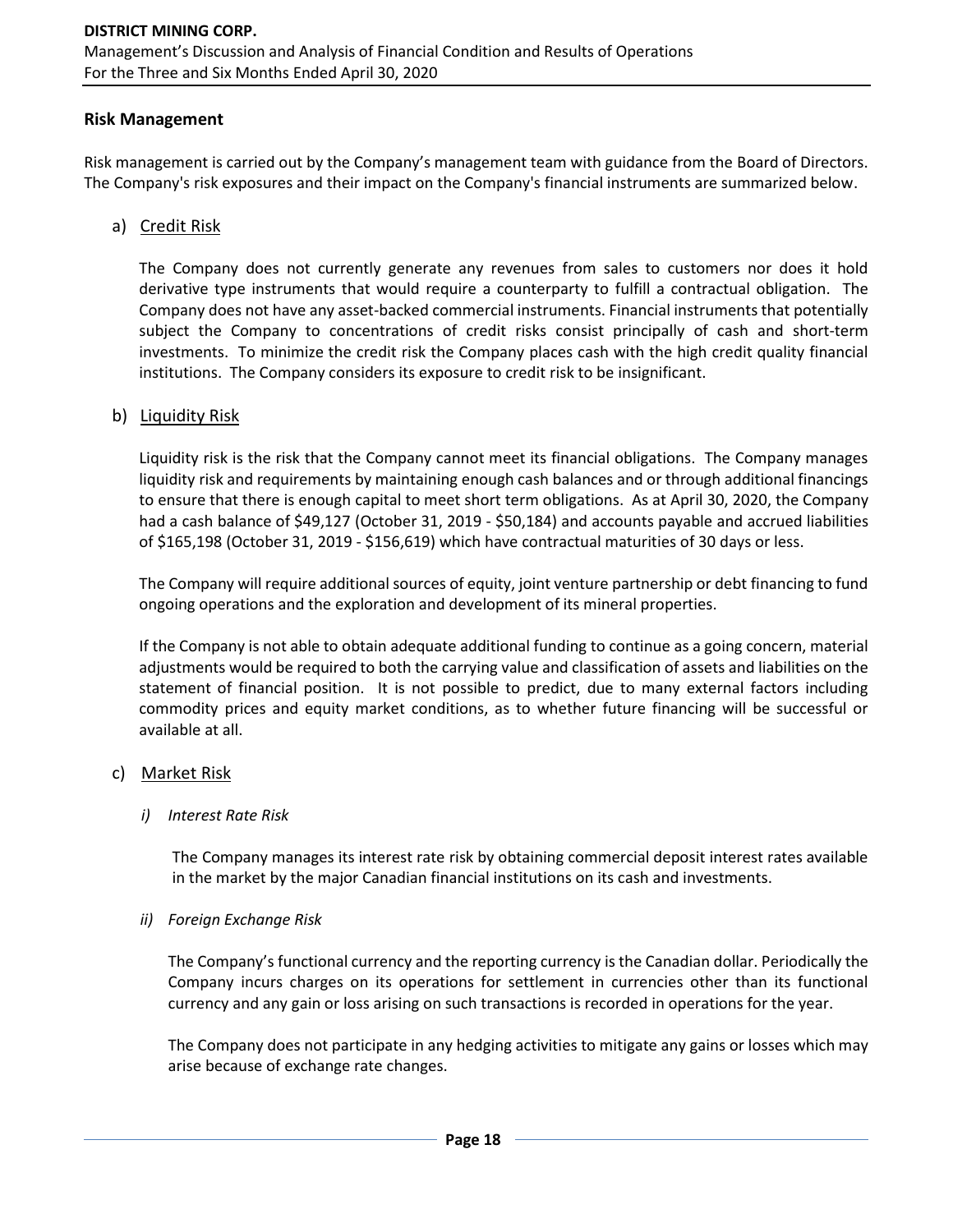As at April 30, 2020, the Company held no financial assets or liabilities which were denominated in currencies other than the Canadian dollar.

*iii) Commodity Price Risk*

The Company is exposed to price risk with respect to commodity and equity prices. Equity price risk is defined as the potential adverse impact on the Company's earnings due to movements in individual equity prices or general movements in the level of the stock market. Commodity price risk is defined as the potential adverse impact on earnings and economic value due to commodity price movements and volatilities. To mitigate price risk, the Company closely monitors commodity prices of precious metals, individual equity movements, and the stock market to determine the appropriate course of action to be taken by the Company.

### **11. RISKS AND UNCERTAINTIES**

A discussion of the risks and uncertainties that District faces can be found in the Company's audited annual financial statements for the year ended October 31, 2019 (available under District Copper's SEDAR profile at [www.sedar.com\)](http://www.sedar.com/). Furthermore, additional risks and uncertainties not presently known to the Company or that the Company currently considers immaterial may also impair its business operations in the future.

## **12. PROPOSED TRANSACTIONS**

On February 10, 2020, the Company entered into a property sales agreement with Northern Fox Copper Inc. ("**Northern Fox**"), a wholly owned subsidiary of Copper Fox Metals Inc., where District has agreed to sell to the Northern Fox all of its right, title and interest in and to 6 contiguous mineral claims covering approximately 15,956 hectares of lands located in the Liard Mining Division of northern British Columbia, historically referred to by District as the Eaglehead Property.

The sale is subject to the reservation a 0.5% net smelter return royalty for District on any future production. The consideration due and payable to District for the Eaglehead Property is the total sum of \$1,200,000, plus the assumption by Northern Fox of the reclamation bonds in the amount of \$212,000, which has been deposited by District with the Ministry of Mines and BMO.

Under the terms of the agreement, Northern Fox has paid a non-refundable deposit of \$50,000 upon signing the agreement. An additional \$150,000 will be paid upon the closing of the agreement and the balance of the purchase price in the amount of \$1,000,000 will be payable in three annual installments of \$340,000, \$330,000 and \$330,000, respectively, on each anniversary of the closing date.

The \$1,000,000 unpaid portion of the purchase price is guaranteed by Copper Fox and is to be secured by a general security agreement to be registered against the assets and undertaking of Northern Fox. The assets of Northern Fox include 33,283,264 common shares of District Copper. The disposition of the Eaglehead Property will by definition and under TSX Policies be considered a non-arm's length transaction as Northern Fox currently owns 24.40% of the issued and outstanding shares of District, and no longer has Board representation on District, as Elmer Stewart and Mike Smith, both directors for Copper Fox, resigned before the purchase agreement was signed.

On February 13, 2020, Copper Fox paid a non-refundable deposit of \$50,000 towards the purchase of the Eaglehead property.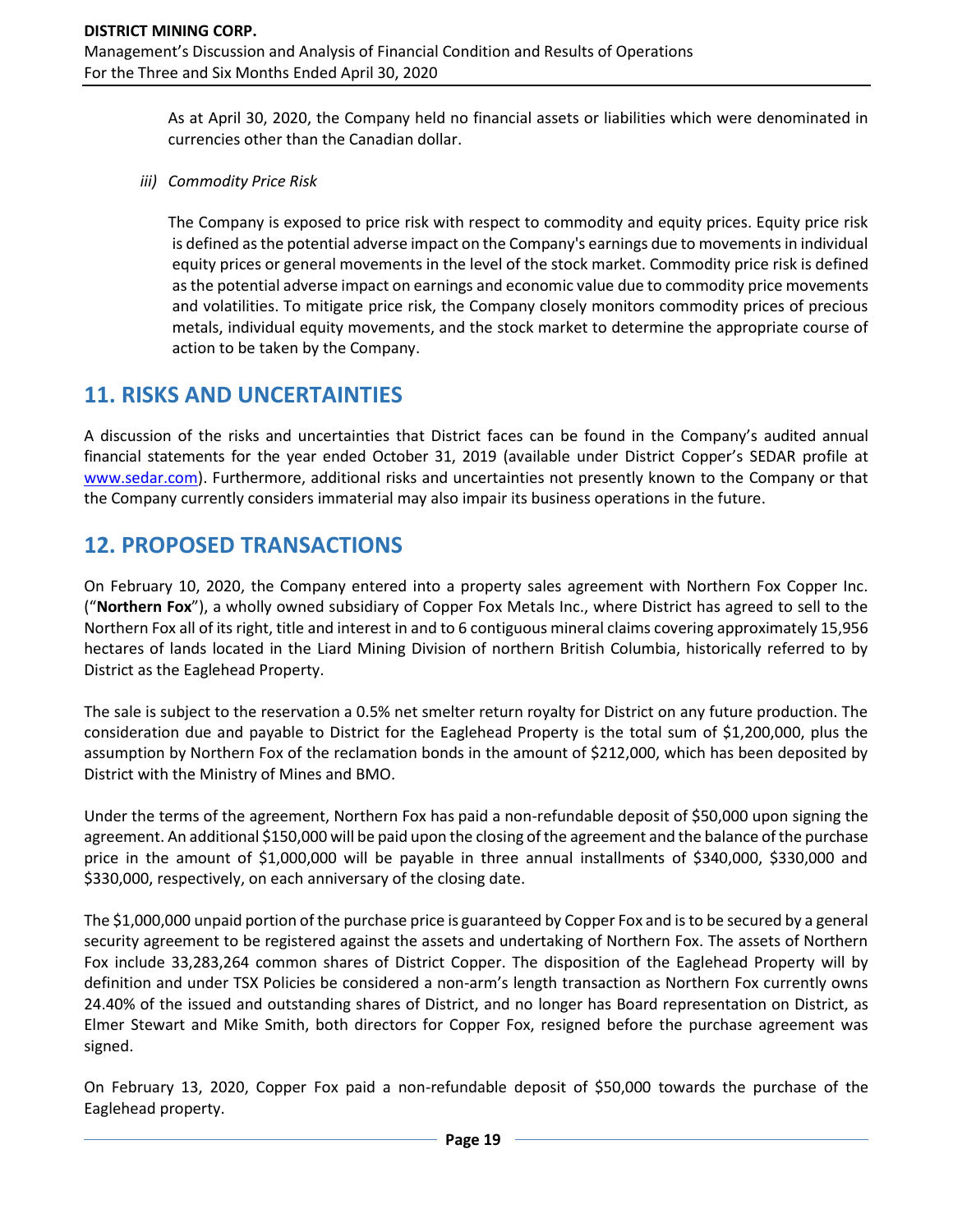Once the Company receives regulatory approval from the Minister of Mines, which is expected in Q4 2020, the deal will be finalized.

# **13. DISCLOSURE OF OUTSTANDING SHARE DATA**

### **Common Shares**

a) Authorized

An unlimited number of common shares without par value.

b) Issued and Outstanding

There were no shares issued during the six months ended April 30, 2020.

During the prior year ended October 31, 2019, the Company incurred the following share issuances:

• On February 8, 2019, the Company closed a private placement, issuing 5,900,000 flow-through units and 5,900,000 non-flow-through units at \$0.05 each per unit, for gross proceeds of \$590,000. Each flow-through unit consists of one common share and one-half share purchase warrant, where each whole warrant can be exercised at \$0.075 per share until August 8, 2020. Each non-flow-through unit consists of one common share and one share purchase warrant, which can be exercised at \$0.05 per share until August 8, 2020.

The warrants have an early acceleration provision wherein the warrants are callable upon 21 days' notice in the event the Company's shares trade at a price of \$0.12 per share or greater for a 14-day consecutive trading period at any time after June 9, 2019.

Finders' fees of 200,000 shares, valued at \$6,000, 300,000 warrants, valued at \$6,177, exercisable at \$0.05 until August 8, 2020, and legal fees of \$21,025 were paid with respect to this financing.

The value of the finders' warrants was calculated using Black Sholes with an exercise price of \$0.05 per share, an expected life of 18 months, a volatility rate of 188.10% and a risk-free rate of 1.77%.

A flow through premium liability of \$118,000 was recorded, which will be extinguished once the entirety of the flow-through money raised has been spent on qualifying exploration expenditures. As of April 30, 2020, the remaining flow-through premium liability was \$5,039, with the reduction of \$112,961 recorded as flow-through premium income in fiscal 2020 and 2019.

- On February 8, 2019, the Company issued 40,000,000 shares at a value of \$1,200,000 in exchange for the Stony Lake property.
- On May 29, 2019, the Company issued 700,000 shares at a value of \$24,500 in exchange for the Duffitt and Island Pond properties.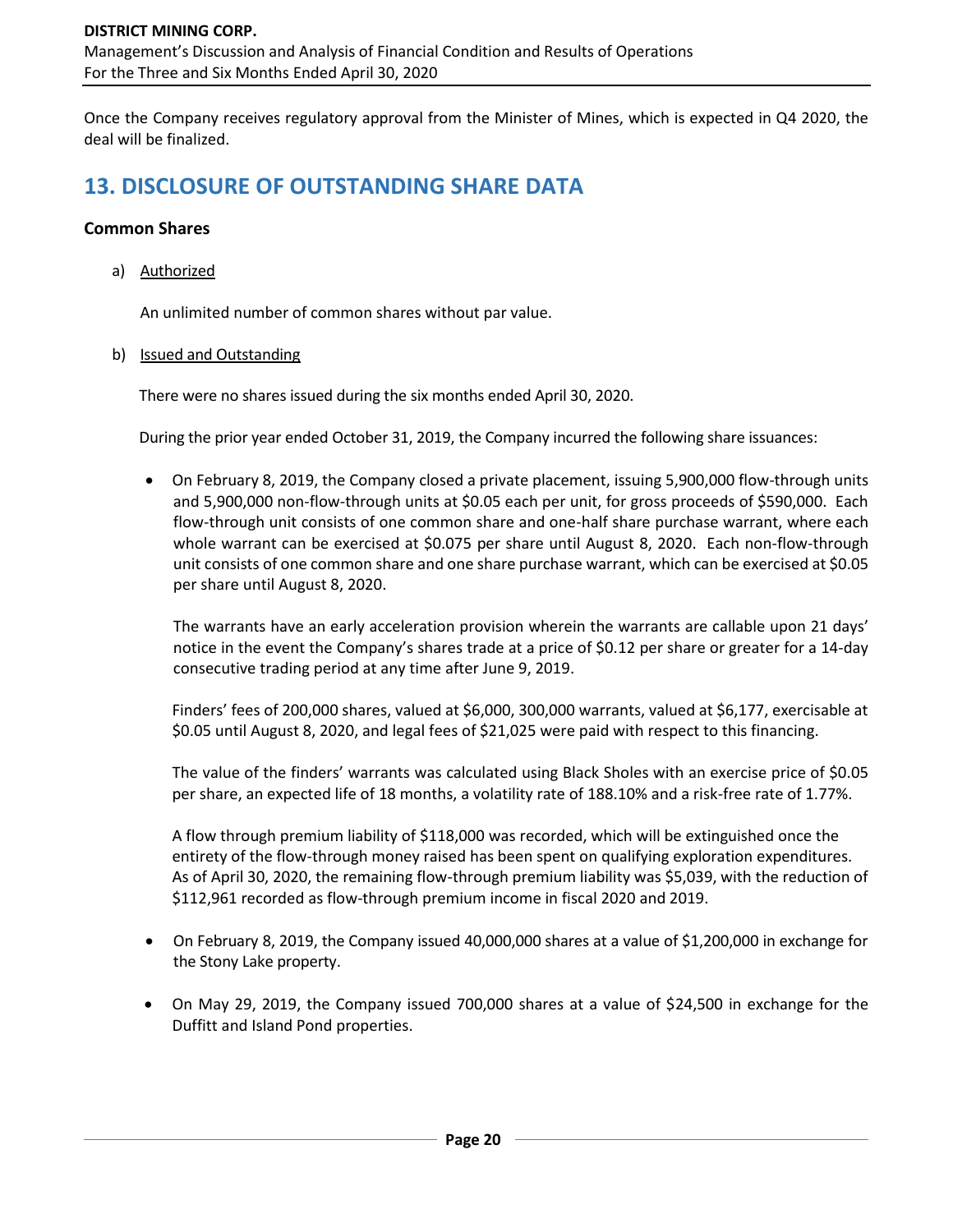### c) Warrants

A summary of changes in share purchase warrants as of the date of the MD&A and the year ended October 31, 2019 are as follows:

|                               | June 24, 2020   |    | October 31, 2019 |             |             |
|-------------------------------|-----------------|----|------------------|-------------|-------------|
|                               |                 |    | Weighted         |             | Weighted    |
|                               | Number of       |    | Average          | Number of   | Average     |
|                               | <b>Warrants</b> |    | <b>Exercise</b>  | Warrants    | Exercise    |
|                               | Outstanding     |    | <b>Price</b>     | Outstanding | Price       |
|                               |                 |    |                  |             |             |
| Balance, Beginning of Year    | 28,252,942      | \$ | 0.100            | 23,352,942  | Ŝ.<br>0.116 |
| Expired                       | (18,750,000)    |    | 0.120            | (4,250,000) | 0.100       |
| <b>Issued</b>                 |                 |    |                  | 9,150,000   | 0.058       |
| <b>Balance, End of Period</b> | 9,502,942       | Ś  | 0.059            | 28,252,942  | 0.100       |

As at June 24, 2020 share purchase warrants outstanding and exercisable are as follows:

| Number of<br><b>Warrants</b> | Warrant<br><b>Exercise</b> | <b>Warrants</b><br><b>Exercisable as of</b> | Warrant<br><b>Expiry</b> |
|------------------------------|----------------------------|---------------------------------------------|--------------------------|
| <b>Outstanding</b>           | <b>Price</b>               | June 24, 2020                               | <b>Date</b>              |
| 352,942                      | 0.085                      | 352,942                                     | July 12, 2020            |
| 6,200,000                    | 0.050                      | 6,200,000                                   | August 8, 2020           |
| 2,950,000                    | 0.075                      | 2,950,000                                   | August 8, 2020           |
| 9,502,942                    | 0.059                      | 9,502,942                                   |                          |

On March 29, 2020, 18,750,000 warrants expired.

As at June 24, 2020, the weighted average remaining contractual life of the share purchase warrants was 0.271 years (October 31, 2019 – 0.532 years) and the weighted average exercise price was \$0.059 (October 31, 2019 - \$0.100).

## **14. OFF-BALANCE SHEET ARRANGEMENTS**

During the six months ended April 30, 2020, the Company was not party to any off-balance-sheet arrangements that have, or are reasonably likely to have, a current or future effect on the results of operations, financial condition, revenues or expenses, liquidity, capital expenditures or capital resources of the Company.

## **15. CHANGES IN ACCOUNTING STANDARDS**

The Company adopted a new accounting standard, IFRS 16 during the six months ended April 30, 2020. New and revised accounting standards are described in Note 3, "*Changes in Accounting Policies, New Accounting Standards*", in the unaudited interim financial statements for the three and six months ended April 30, 2020.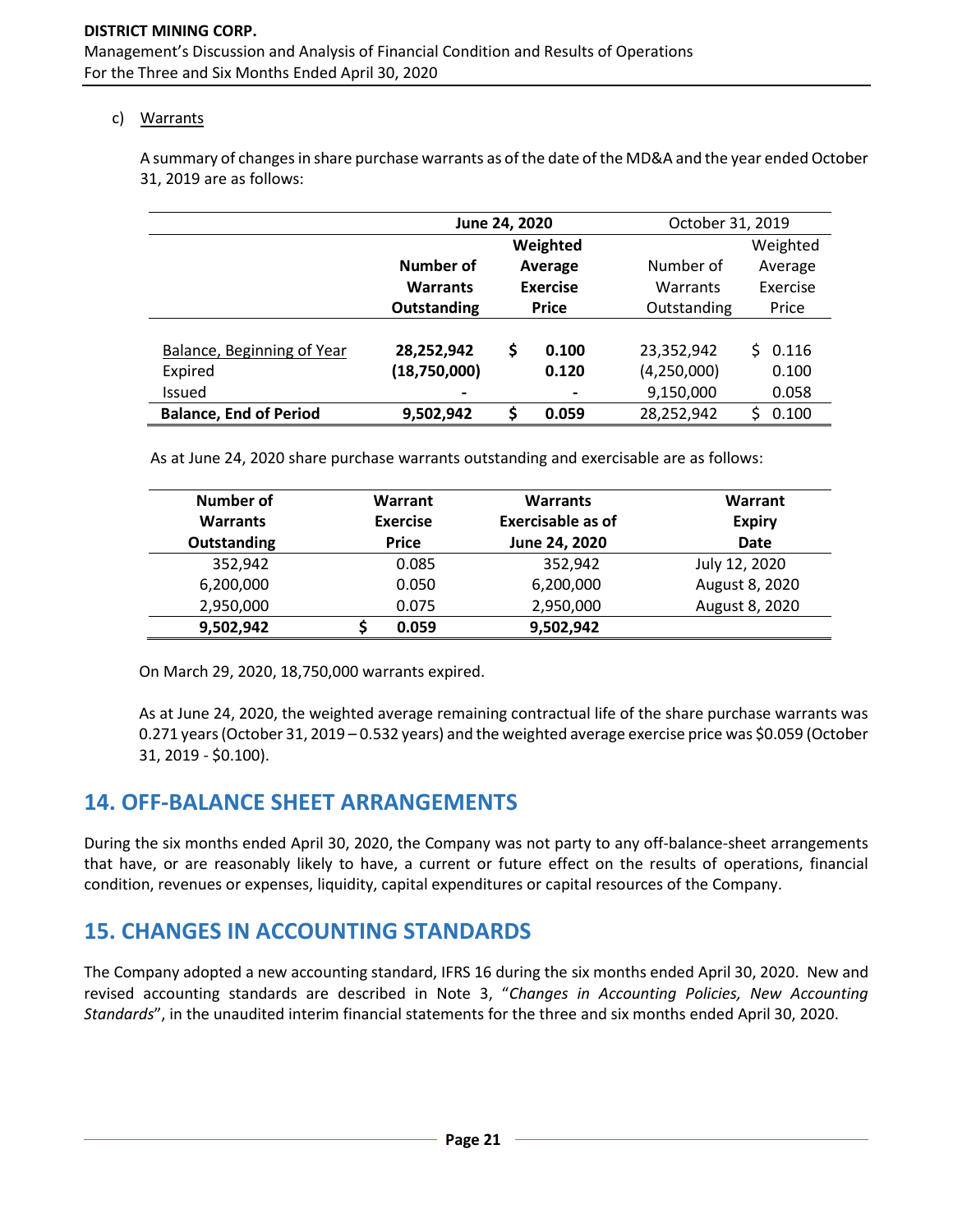# **16. CRITICAL ACCOUNTING ESTIMATES**

The preparation of these financial statements in conformity with IFRS requires management to make judgements, estimates and assumptions which affect the reported amounts of assets and liabilities and the disclosure of contingent assets and liabilities at the date of the financial statements and revenues and expenses for the periods reported. The Company bases its estimates and assumptions on current and various other factors that it believes to be reasonable under the circumstances. Management believes the estimates are reasonable; however, actual results could differ from those estimates and could impact future results of operations and cash flows.

The areas which require management to make significant estimates and assumptions in determining carrying values include, but are not limited to:

### **Exploration and Evaluation Expenditures**

The application of the Company's accounting policy for exploration and evaluation expenditure requires judgment in determining whether it is likely that future economic benefits will flow to the Company, which may be based on assumptions about future events or circumstances. Estimates and assumptions made may change if new information becomes available. If, after expenditure is capitalized, information becomes available suggesting that the recovery of expenditure is unlikely, the amount capitalized is impaired in the Statement of Operations and Comprehensive Loss during the period the new information becomes available.

### **Depreciation**

Significant judgment is involved in the determination of useful life and residual values for the computation of depreciation and no assurance can be given that actual useful lives and residual values will not differ significantly from current assumptions.

### **Impairment**

The carrying value of property and equipment is reviewed each reporting period to determine whether there is any indication of impairment. If the carrying amount of an asset exceeds its recoverable amount, the asset is impaired, and an impairment loss is recognized in the statement of operations and comprehensive loss. The assessment of fair values, including those of the cash generating units (the smallest identifiable group of assets that generates cash inflows that are largely independent of the cash inflow from other assets or groups of assets) ("**CGUs**") for purposes of testing goodwill, require the use of estimates and assumptions for recoverable production, long-term commodity prices, discount rates, foreign exchange rates, future capital requirements and operating performance. Changes in any of the assumptions or estimates used in determining the fair value of goodwill or other assets could impact the impairment analysis.